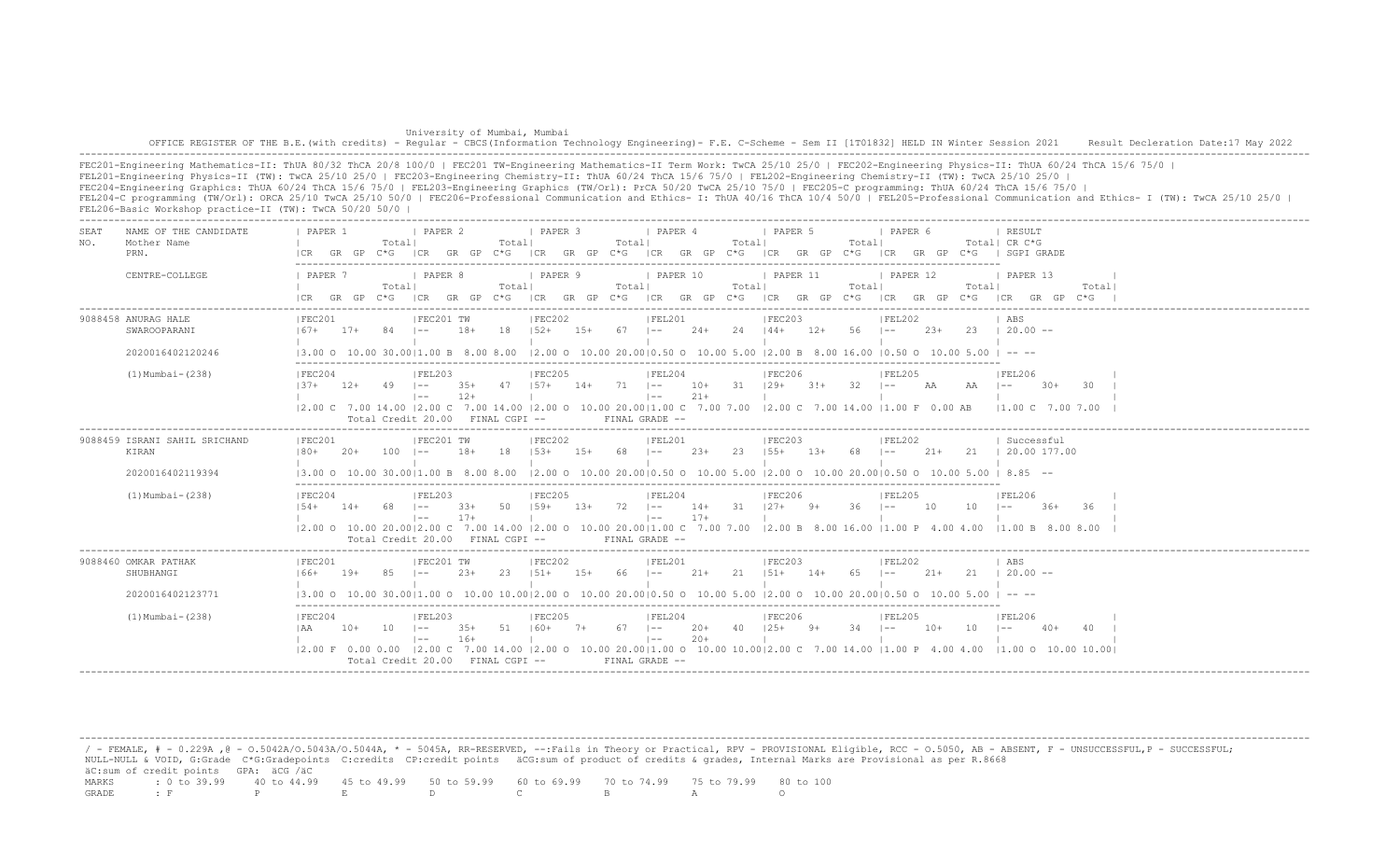University of Mumbai, Mumbai OFFICE REGISTER OF THE B.E.(with credits) - Regular - CBCS(Information Technology Engineering) - F.E. C-Scheme - Sem II [1T01832] HELD IN Winter Session 2021 Result Decleration Date:17 May 2022 -------------------------------------------------------------------------------------------------------------------------------------------------------------------------------------------------------------------

FEC201-Engineering Mathematics-II: ThUA 80/32 ThCA 20/8 100/0 | FEC201 TW-Engineering Mathematics-II Term Work: TwCA 25/10 25/0 | FEC202-Engineering Physics-II: ThUA 60/24 ThCA 15/6 75/0 | FEL201-Engineering Physics-II (TW): TwCA 25/10 25/0 | FEC203-Engineering Chemistry-II: ThUA 60/24 ThCA 15/6 75/0 | FEL202-Engineering Chemistry-II (TW): TwCA 25/10 25/0 | FEC204-Engineering Graphics: ThUA 60/24 ThCA 15/6 75/0 | FEL203-Engineering Graphics (TW/Orl): PrCA 50/20 TwCA 25/10 75/0 | FEC205-C programming: ThUA 60/24 ThCA 15/6 75/0 | FEL204-C programming (TW/Orl): ORCA 25/10 TwCA 25/10 50/0 | FEC206-Professional Communication and Ethics- I: ThUA 40/16 ThCA 10/4 50/0 | FEL205-Professional Communication and Ethics- I (TW): TwCA 25/10 25/0 | FEL206-Basic Workshop practice-II (TW): TwCA 50/20 50/0 | -------------------------------------------------------------------------------------------------------------------------------------------------------------------------------------------------------------------

| SEAT<br>NO. | NAME OF THE CANDIDATE<br>Mother Name<br>PRN.                             | PAPER 1                       |       | Totall                               | PAPER 2                      |                | Totall      | PAPER 3                     |        | Totall         | PAPER 4                      |                 | Totall | PAPER <sub>5</sub><br> CR GR GP C*G  CR GR GP C*G  CR GR GP C*G  CR GR GP C*G  CR GR GP C*G  CR GR GP C*G   SGPI GRADE              | Totall       | PAPER 6  |        |            | RESULT<br>Totall CR C*G                           |        |        |  |
|-------------|--------------------------------------------------------------------------|-------------------------------|-------|--------------------------------------|------------------------------|----------------|-------------|-----------------------------|--------|----------------|------------------------------|-----------------|--------|-------------------------------------------------------------------------------------------------------------------------------------|--------------|----------|--------|------------|---------------------------------------------------|--------|--------|--|
|             | CENTRE-COLLEGE                                                           | <b>I PAPER 7</b><br>ICR GR GP |       | Totall                               | PAPER 8                      |                | Totall      | PAPER 9                     |        | Totall         | PAPER 10                     |                 | Totall | PAPER 11<br>C*G ICR GR GP C*G ICR GR GP C*G ICR GR GP C*G ICR GR GP C*G ICR GR GP C*G                                               | Totall       | PAPER 12 |        | Totall     | PAPER 13<br>ICRGRGPC*G                            |        | Totall |  |
|             | 9088461 SHAIKH MOHAMMED UMAR LAEEOUE   FEC201<br>AHMED - SHABNOOR SHAIKH | $175+$                        | $20+$ | $95 \t - -$                          | FEC201 TW                    | $19+$          |             | FEC202<br>$19$ $152+$ $15+$ |        | $67$ $1--$     | FEL201                       | $24+$           |        | FEC203<br>$24$ $155+$ $13+$                                                                                                         | 68 –         | FEL202   | 21+    |            | Successful<br>21   20.00 194.00                   |        |        |  |
|             | 2020016402119846                                                         |                               |       | 13.00 O 10.00 30.0011.00 A 9.00 9.00 |                              |                |             |                             |        |                |                              |                 |        | $12.00$ o $10.00$ 20.0010.50 o $10.00$ 5.00 12.00 o $10.00$ 20.0010.50 o $10.00$ 5.00 i 9.70 --                                     |              |          |        |            |                                                   |        |        |  |
|             | $(1)$ Mumbai - $(238)$                                                   | IFEC204<br>154                | 13+   | 67 –                                 | IFEL203<br>$1 - -$           | $44+$<br>$19+$ | 63 155+     | IFEC205                     |        | $15+ 70$ $1--$ | IFEL204<br>$\vert - -$       | $22+$           |        | IFEC206<br>$21+$ 43 $127+$ 9+                                                                                                       | $36$ $1--$   | IFEL205  | $22+$  | 22         | IFEL206<br>$1 - -$                                | $38+$  |        |  |
|             |                                                                          |                               |       | Total Credit 20.00 FINAL CGPI --     |                              |                |             |                             |        |                | FINAL GRADE --               |                 |        | 2.00 0 10.00 20.00 2.00 0 10.00 20.00 2.00 0 10.00 20.00 1.00 0 10.00 10.00 2.00 B 8.00 16.00  1.00 0 10.00 10.00 1.00 A 9.00 9.00  |              |          |        |            |                                                   |        |        |  |
|             | 9088462 PRATIK ANIL PATHAK<br>YOGITA                                     | FEC201<br>$14.3+$             | $8+$  | $51 - 1 -$                           | FEC201 TW                    | $1.3+$         | $13 \t142+$ | FEC202                      | $11 +$ | $53 - 1 -$     | FEL201                       | $1.3+$          |        | FEC203<br>$13 \t136+ 13+$                                                                                                           | $49$ $1--$   | FEL202   | $14+$  |            | Successful<br>14 1 20.00 133.00                   |        |        |  |
|             | 2019016401838215                                                         |                               |       | 13.00 D 6.00 18.00 11.00 D 6.00 6.00 |                              |                |             |                             |        |                |                              |                 |        | $12.00 \text{ B}$ 8.00 16.00 10.50 D 6.00 3.00 12.00 C 7.00 14.00 10.50 D 6.00 3.00 1 6.65 --                                       |              |          |        |            |                                                   |        |        |  |
|             | $(1)$ Mumbai - $(356)$                                                   | IFEC204<br>124                |       | $11+ 35$ $1--$                       | IFEL203<br>$\vert - - \vert$ | 20+<br>$18+$   | 38          | IFEC205<br>$134+$           |        | $15+ 49$ $1--$ | IFEL204<br>$\vert - - \vert$ | $15+$<br>$10+$  |        | IFEC206<br>25 118+ 8+                                                                                                               | $26 - 1 - -$ | IFEL205  | $21+$  | $21 - 1 =$ | IFEL206                                           | $.38+$ |        |  |
|             |                                                                          |                               |       | Total Credit 20.00 FINAL CGPI --     |                              |                |             |                             |        |                | FINAL GRADE --               |                 |        | 12.00 E 5.00 10.00 12.00 D 6.00 12.00 12.00 C 7.00 14.00 11.00 D 6.00 6.00 12.00 D 6.00 12.00 11.00 O 10.00 10.00 11.00 A 9.00 9.00 |              |          |        |            |                                                   |        |        |  |
|             | 9088463 NEERAJ MOHAN SURYAWANSHI<br>CHHAYA                               | IFEC201<br>125F               | 8E.   | 33                                   | FEC201 TW<br>$1 - -$         | $18+$          | 18          | IFEC202<br>$125+$ 6+        |        | $31 - 1 -$     | IFEL201                      | $20+$           | 2.0    | IFEC203<br>$129+ 9+$                                                                                                                | $38 = 1 -$   | IFEL202  | $21+$  |            | Unsuccessful<br>$21 \quad 1 \quad 20.00 \quad --$ |        |        |  |
|             | 2019016401837862                                                         |                               |       | 13.00 F 0.00 0.00 11.00 B 8.00 8.00  |                              |                |             |                             |        |                |                              |                 |        | $12.00 \text{ P}$ 4.00 8.00 10.50 0 10.00 5.00 12.00 D 6.00 12.00 10.50 0 10.00 5.00 1                                              |              |          |        |            | $\cdots$                                          |        |        |  |
|             | $(1)$ Mumbai - $(356)$                                                   | IFEC204<br>$126+$             | 7+    | $33 \t - -$                          | FEL203<br>$1 - -$            | $30+$<br>$18+$ | 48          | IFEC205<br>$125+$           | $6+$   | $31 - 1 -$     | IFEL204<br>$\vert - - \vert$ | $17 +$<br>$14+$ | 31     | FEC206<br>$122+$ 8+                                                                                                                 | $30 \t - -$  | IFEL205  | $2.3+$ | -2.3       | IFEL206<br>$1 - -$                                | $39+$  | 39     |  |
|             |                                                                          |                               |       | Total Credit 20.00 FINAL CGPI --     |                              |                |             |                             |        |                | FINAL GRADE --               |                 |        | 2.00 P 4.00 8.00  2.00 C 7.00 14.00  2.00 P 4.00 8.00  1.00 C 7.00 7.00  2.00 C 7.00 14.00  1.00 O 10.00 10.00  1.00 A 9.00 9.00    |              |          |        |            |                                                   |        |        |  |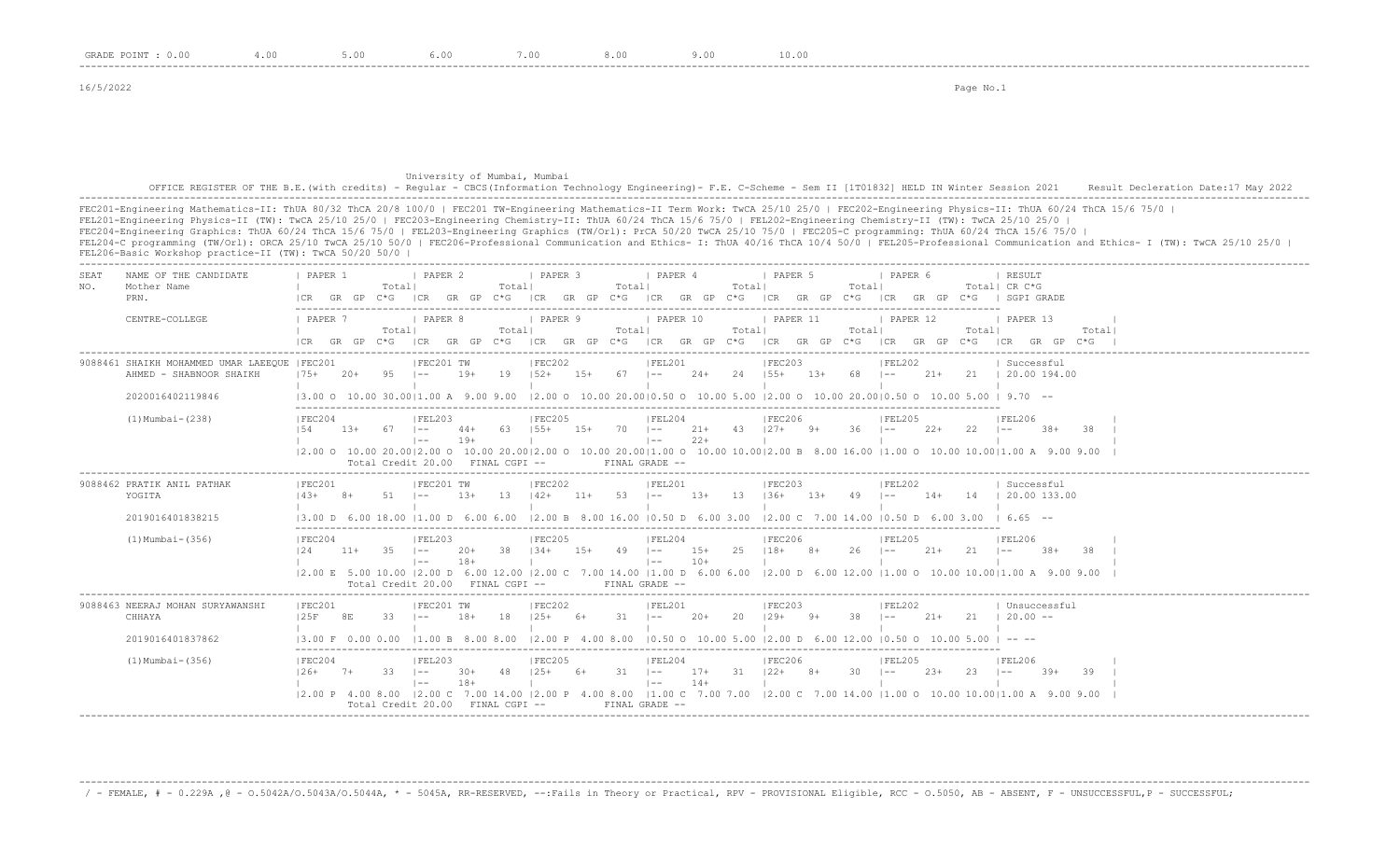|                    |                                      |      |                                                                                                      |      |      | NULL-NULL & VOID, G:Grade C*G:Gradepoints C:credits CP:credit points äCG:sum of product of credits & grades, Internal Marks are Provisional as per R.8668 |
|--------------------|--------------------------------------|------|------------------------------------------------------------------------------------------------------|------|------|-----------------------------------------------------------------------------------------------------------------------------------------------------------|
|                    | äC:sum of credit points GPA: äCG /äC |      |                                                                                                      |      |      |                                                                                                                                                           |
|                    |                                      |      | MARKS : 0 to 39.99 40 to 44.99 45 to 49.99 50 to 59.99 60 to 69.99 70 to 74.99 75 to 79.99 80 to 100 |      |      |                                                                                                                                                           |
|                    |                                      |      | GRADE : F P E D C                                                                                    |      |      |                                                                                                                                                           |
| GRADE POINT : 0.00 | 4.00                                 | 5.00 | 6.00                                                                                                 | 7.00 | 8.00 | 10.00                                                                                                                                                     |
|                    |                                      |      |                                                                                                      |      |      |                                                                                                                                                           |

 16/5/2022 Page No.2 University of Mumbai, Mumbai OFFICE REGISTER OF THE B.E.(with credits) - Regular - CBCS(Information Technology Engineering)- F.E. C-Scheme - Sem II [1T01832] HELD IN Winter Session 2021 Result Decleration Date:17 May 2022 ------------------------------------------------------------------------------------------------------------------------------------------------------------------------------------------------------------------- FEC201-Engineering Mathematics-II: ThUA 80/32 ThCA 20/8 100/0 | FEC201 TW-Engineering Mathematics-II Term Work: TwCA 25/10 25/0 | FEC202-Engineering Physics-II: ThUA 60/24 ThCA 15/6 75/0 | FEL201-Engineering Physics-II (TW): TwCA 25/10 25/0 | FEC203-Engineering Chemistry-II: ThUA 60/24 ThCA 15/6 75/0 | FEL202-Engineering Chemistry-II (TW): TwCA 25/10 25/0 | FEC204-Engineering Graphics: ThUA 60/24 ThCA 15/6 75/0 | FEL203-Engineering Graphics (TW/Orl): PrCA 50/20 TwCA 25/10 75/0 | FEC205-C programming: ThUA 60/24 ThCA 15/6 75/0 | FEL204-C programming (TW/Orl): ORCA 25/10 TwCA 25/10 50/0 | FEC206-Professional Communication and Ethics- I: ThUA 40/16 ThCA 10/4 50/0 | FEL205-Professional Communication and Ethics- I (TW): TwCA 25/10 25/0 | FEL206-Basic Workshop practice-II (TW): TwCA 50/20 50/0 | ------------------------------------------------------------------------------------------------------------------------------------------------------------------------------------------------------------------- SEAT NAME OF THE CANDIDATE | PAPER 1 | PAPER 2 | PAPER 3 | PAPER 4 | PAPER 5 | PAPER 6 | RESULT NO. Mother Name | Total| Total| Total| Total| Total| Total| CR C\*G PRN. |CR GR GP C\*G |CR GR GP C\*G |CR GR GP C\*G |CR GR GP C\*G |CR GR GP C\*G |CR GR GP C\*G | SGPI GRADE ------------------------------------------------------------------------------------------------------------------------- CENTRE-COLLEGE | PAPER 7 | PAPER 8 | PAPER 9 | PAPER 10 | PAPER 11 | PAPER 12 | PAPER 13 | | Total| Total| Total| Total| Total| Total| Total| |CR GR GP C\*G |CR GR GP C\*G |CR GR GP C\*G |CR GR GP C\*G |CR GR GP C\*G |CR GR GP C\*G |CR GR GP C\*G | ------------------------------------------------------------------------------------------------------------------------------------------------------------------------------------------------------------------- |FEC201 |FEC201 TW |FEC202 |FEL201 |FEC203 |FEL202 | Successful SUNITA |67+ 14+ 81 |-- 23+ 23 |51+ 13+ 64 |-- 22+ 22 |46+ 10+ 56 |-- 23+ 23 | 20.00 170.00 | | | | | | | 2020016402210083 |3.00 O 10.00 30.00|1.00 O 10.00 10.00|2.00 O 10.00 20.00|0.50 O 10.00 5.00 |2.00 B 8.00 16.00 |0.50 O 10.00 5.00 | 8.50 -- ------------------------------------------------------------------------------------------------------------------------- (1) TERC204 | FEL203 | FEC205 | FEL204 | FEC206 | FEL205 | FEL206 | FEL206 | FEL206 |25+ 11+ 36 |-- 33 51 |53+ 13+ 66 |-- 21+ 40 |24+ 6+ 30 |-- 14+ 14 |-- 40+ 40 | | |-- 18+ | |-- 19+ | | | | |2.00 E 5.00 10.00 |2.00 C 7.00 14.00 |2.00 O 10.00 20.00|1.00 O 10.00 10.00|2.00 C 7.00 14.00 |1.00 D 6.00 6.00 |1.00 O 10.00 10.00| Total Credit 20.00 FINAL CGPI -- FINAL GRADE -- ------------------------------------------------------------------------------------------------------------------------------------------------------------------------------------------------------------------- 9088465 SINHA VAIBHAV KUMAR RISHI |FEC201 |FEC201 TW |FEC202 |FEL201 |FEC203 |FEL202 | Successful KUMAR - MADHU |66+ 15+ 81 |-- 23+ 23 |49+ 14+ 63 |-- 21+ 21 |49+ 12+ 61 |-- 23+ 23 | 20.00 177.00 | | | | | | | 2020016402210067 |3.00 O 10.00 30.00|1.00 O 10.00 10.00|2.00 O 10.00 20.00|0.50 O 10.00 5.00 |2.00 O 10.00 20.00|0.50 O 10.00 5.00 | 8.85 -- ------------------------------------------------------------------------------------------------------------------------- (1)Mumbai-(688) |FEC204 |FEL203 |FEC205 |FEL204 |FEC206 |FEL205 |FEL206 | |35 13+ 48 |-- 25+ 47 |51+ 10+ 61 |-- 20+ 40 |22+ 7+ 29 |-- 15+ 15 |-- 42+ 42 | | |-- 22+ | |-- 20+ | | | | |2.00 C 7.00 14.00 |2.00 C 7.00 14.00 |2.00 O 10.00 20.00|1.00 O 10.00 10.00|2.00 D 6.00 12.00 |1.00 C 7.00 7.00 |1.00 O 10.00 10.00| Total Credit 20.00 FINAL CGPI -- FINAL GRADE -- ------------------------------------------------------------------------------------------------------------------------------------------------------------------------------------------------------------------- 9088466 CHALKE RAHUL ATMARAM | |FEC201 | |FEC201 TW | |FEC202 | |FEL201 | |FEC203 | |FEL202 | Successful KAVITA |44+ 11+ 55 |-- 11+ 11 |36+ 6+ 42 |-- 19+ 19 |36+ 8+ 44 |-- 10+ 10 | 20.00 123.50 | | | | | | | 2019016401840601 |3.00 D 6.00 18.00 |1.00 P 4.00 4.00 |2.00 D 6.00 12.00 |0.50 A 9.00 4.50 |2.00 D 6.00 12.00 |0.50 P 4.00 2.00 | 6.18 -- ------------------------------------------------------------------------------------------------------------------------- (1)Mumbai-(736) |FEC204 |FEL203 |FEC205 |FEL204 |FEC206 |FEL205 |FEL206 |FEL206 |30 10+ 40 |-- 40+ 56 |40+ 6+ 46 |-- 10+ 24 |30+ 7+ 37 |-- 11+ 11 |-- 20+ 20 | | |-- 16+ | |-- 14+ | | | | |2.00 D 6.00 12.00 |2.00 B 8.00 16.00 |2.00 C 7.00 14.00 |1.00 E 5.00 5.00 |2.00 B 8.00 16.00 |1.00 P 4.00 4.00 |1.00 P 4.00 4.00 | Total Credit 20.00 FINAL CGPI -- FINAL GRADE --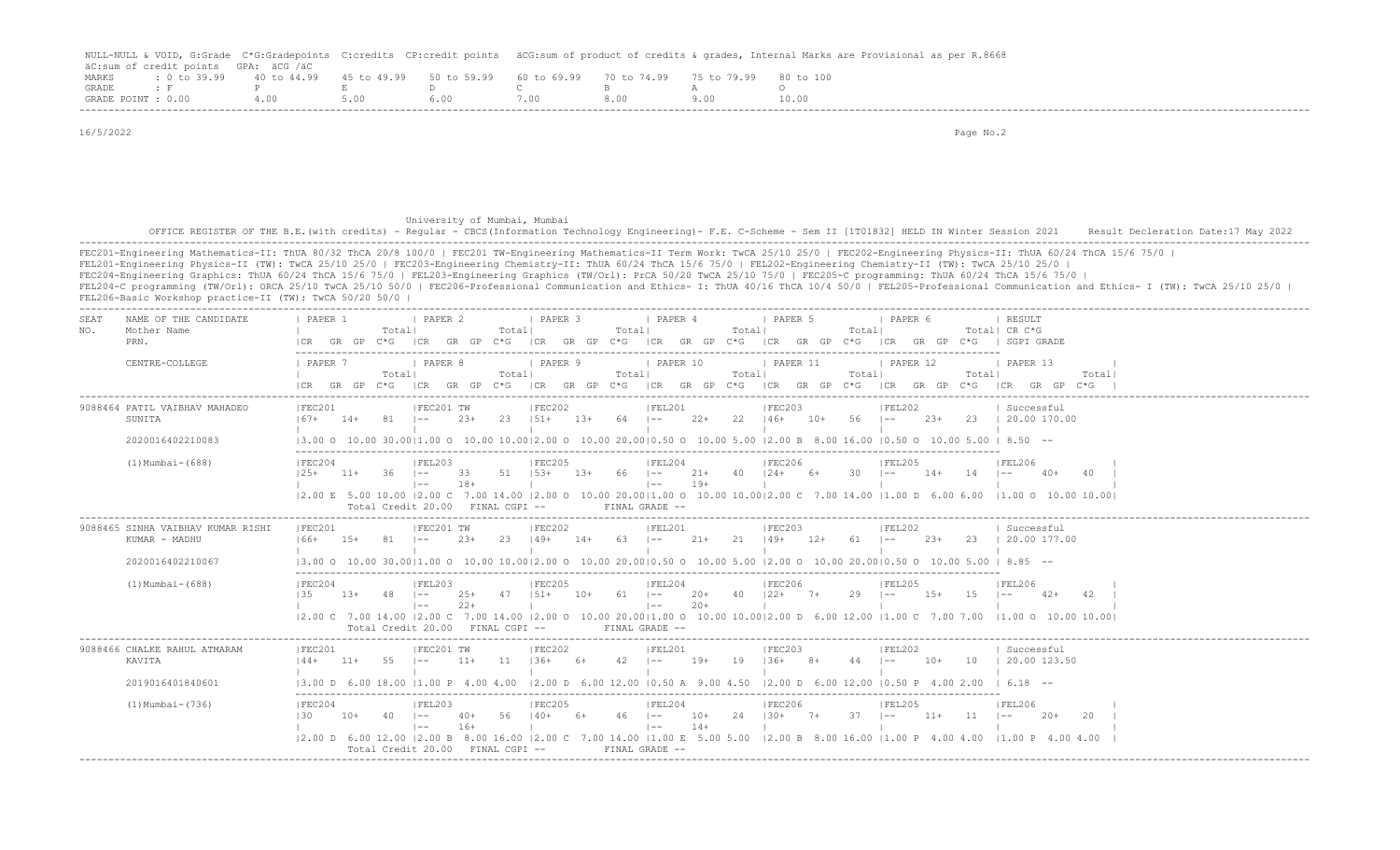|                    |                                      |                                                                                                |      |  |  | ' - FEMALE, # - 0.229A ,@ - 0.5042A/0.5043A/0.5044A, * - 5045A, RR-RESERVED, --:Fails in Theory or Practical, RPV - PROVISIONAL Eligible, RCC - 0.5050, AB - ABSENT, F - UNSUCCESSFUL,P - SUCCESSFUL; |
|--------------------|--------------------------------------|------------------------------------------------------------------------------------------------|------|--|--|-------------------------------------------------------------------------------------------------------------------------------------------------------------------------------------------------------|
|                    |                                      |                                                                                                |      |  |  | NULL-NULL & VOID, G:Grade C*G:Gradepoints C:credits CP:credit points äCG:sum of product of credits & qrades, Internal Marks are Provisional as per R.8668                                             |
|                    | äC:sum of credit points GPA: äCG /äC |                                                                                                |      |  |  |                                                                                                                                                                                                       |
| MARKS              |                                      | t 0 to 39,99 40 to 44,99 45 to 49,99 50 to 59,99 60 to 69,99 70 to 74,99 75 to 79,99 80 to 100 |      |  |  |                                                                                                                                                                                                       |
| GRADE              |                                      |                                                                                                |      |  |  |                                                                                                                                                                                                       |
| GRADE POINT : 0.00 |                                      | 4.00                                                                                           | 5.00 |  |  | 10.00                                                                                                                                                                                                 |

# University of Mumbai, Mumbai

 OFFICE REGISTER OF THE B.E.(with credits) - Regular - CBCS(Information Technology Engineering)- F.E. C-Scheme - Sem II [1T01832] HELD IN Winter Session 2021 Result Decleration Date:17 May 2022 -------------------------------------------------------------------------------------------------------------------------------------------------------------------------------------------------------------------

FEC201-Engineering Mathematics-II: ThUA 80/32 ThCA 20/8 100/0 | FEC201 TW-Engineering Mathematics-II Term Work: TwCA 25/10 25/0 | FEC202-Engineering Physics-II: ThUA 60/24 ThCA 15/6 75/0 | FEL201-Engineering Physics-II (TW): TwCA 25/10 25/0 | FEC203-Engineering Chemistry-II: ThUA 60/24 ThCA 15/6 75/0 | FEL202-Engineering Chemistry-II (TW): TwCA 25/10 25/0 | FEC204-Engineering Graphics: ThUA 60/24 ThCA 15/6 75/0 | FEL203-Engineering Graphics (TW/Orl): PrCA 50/20 TwCA 25/10 75/0 | FEC205-C programming: ThUA 60/24 ThCA 15/6 75/0 | FEL204-C programming (TW/Orl): ORCA 25/10 TwCA 25/10 50/0 | FEC206-Professional Communication and Ethics- I: ThUA 40/16 ThCA 10/4 50/0 | FEL205-Professional Communication and Ethics- I (TW): TwCA 25/10 25/0 | FEL206-Basic Workshop practice-II (TW): TwCA 50/20 50/0 |

| SEAT<br>Mother Name<br>NO.<br>PRN.      | NAME OF THE CANDIDATE                                  | PAPER 1<br>ICR.                                                                                 | GR GP  | Total  | <b>I PAPER 2</b><br>C*G ICR GR GP C*G                                     |                | Totall  | <b>I PAPER 3</b>                      |              | Totall | I PAPER 4<br>$ICR$ GR GP $C*G$ $ICR$ GR GP $C*G$                                    |                | Total | 1 PAPER 5<br>ICR GR GP C*G                                                                                                                                                                                                      |       | Totall       | I PAPER 6      |        |        | RESULT<br>Total  CR C*G<br>ICR GR GP C*G I SGPI GRADE                                                                                                                                                                                                           |                |
|-----------------------------------------|--------------------------------------------------------|-------------------------------------------------------------------------------------------------|--------|--------|---------------------------------------------------------------------------|----------------|---------|---------------------------------------|--------------|--------|-------------------------------------------------------------------------------------|----------------|-------|---------------------------------------------------------------------------------------------------------------------------------------------------------------------------------------------------------------------------------|-------|--------------|----------------|--------|--------|-----------------------------------------------------------------------------------------------------------------------------------------------------------------------------------------------------------------------------------------------------------------|----------------|
|                                         | CENTRE-COLLEGE                                         | I PAPER 7<br>ICR GR GP C*G ICR                                                                  |        | Totall | PAPER 8                                                                   |                | Totall  | PAPER 9                               |              | Totall | PAPER 10                                                                            |                | Total | PAPER 11                                                                                                                                                                                                                        |       | Totall       | PAPER 12       |        | Totall | PAPER 13<br>GR GP C*G  CR GR GP C*G  CR GR GP C*G  CR GR GP C*G  CR GR GP C*G  CR GR GP                                                                                                                                                                         | Total<br>$C*G$ |
| SANGITA                                 | 9088467 / PAWAR TRUPTI CHANDRAKANT<br>2020016401972594 | FEC201<br>$174+$                                                                                | 13+    | 87     | FEC201 TW<br>$ -$                                                         | 24+            | 24 158+ | FEC202                                | $15+ 73 + -$ |        | FEL201                                                                              | $23+$          | 23    | FEC203<br>$158+$<br>$(3.00 \t 0 \t 10.00 \t 30.00 \t 11.00 \t 0 \t 10.00 \t 10.00 \t 12.00 \t 0 \t 10.00 \t 20.00 \t 0.50 \t 0 \t 10.00 \t 5.00 \t 12.00 \t 0 \t 10.00 \t 20.00 \t 0.50 \t 0 \t 10.00 \t 5.00 \t --\frac{1}{2}$ | $14+$ | $72$ $1 - -$ | FEL202         | $23+$  | 23     | ABS<br>$120.00 -$                                                                                                                                                                                                                                               |                |
|                                         | $(1)$ Mumbai - $(736)$                                 | IFEC204<br>$148+$                                                                               | $1.3+$ |        | IFEL203<br>$1 - -$<br>$\vert$ $-$<br>Total Credit 20.00 FINAL CGPI --     | 44+<br>$21+$   | 65      | FEC205<br>$1.5.3+$                    | $14+$        | 67     | IFEL204<br>$\vert - -$<br>$1 - -$<br>FINAL GRADE --                                 | 24+<br>$20+$   | 44    | IFEC206<br>$129+$                                                                                                                                                                                                               |       | 38           | FEL205         | $2.4+$ | 24     | IFEL206<br>$(2.00 \t{0} 10.00 \t{2} 0.00   2.00 \t{0} 10.00 \t{2} 0.00   2.00 \t{0} 10.00 \t{0} 10.00 \t{10.00} 0 \t{10.00} 10.00   1.00 \t{0} 10.00   2.00 \t{0} 10.00 \t{10.00} 10.00 \t{10.00} 10.00   1.00 \t{0} 10.00   1.00 \t{0} 10.00   1.00 \t{0} 10.$ |                |
| 9088468 HAFIZ A H<br>FIROJA             | 2020016402087096                                       | IFEC201<br>$167 + 17 +$                                                                         |        | 84     | IFEC201 TW<br>$ -$                                                        | $19+$          | 19      | IFEC202<br>$154+$                     | 15+          | 69 –   | IFEL201                                                                             | $16+$          | 16    | IFEC203<br>$150+$                                                                                                                                                                                                               | $14+$ | 64 –         | IFEL202        | $17+$  |        | Successful<br>17   20.00 162.00<br>13.00 0 10.00 30.0011.00 A 9.00 9.00 12.00 O 10.00 20.0010.50 C 7.00 3.50 12.00 O 10.00 20.0010.50 C 7.00 3.50 I 8.10 --                                                                                                     |                |
|                                         | $(3)$ Andheri- $(524)$                                 | IFEC204                                                                                         | $11+$  | 35     | IFEL203<br>$1 - -$<br>$\vert$ $-$<br>Total Credit 20.00 FINAL CGPI --     | $28+$<br>$10+$ | -38     | FEC205<br>$149+$                      | $11+$        | 60.    | FEL204<br>$\vert - -$<br>$1 - -$<br>FINAL GRADE --                                  | $15+$<br>$13+$ | -28   | IFEC206<br>$128+$                                                                                                                                                                                                               | $5+$  | 33.          | IFEL205        | $18+$  | 18     | IFEL206<br>$29+$<br> 2.00 E 5.00 10.00  2.00 D 6.00 12.00  2.00 O 10.00 20.00 1.00 D 6.00 6.00  2.00 C 7.00 14.00  1.00 B 8.00 8.00  1.00 D 6.00 6.00                                                                                                           | - 29           |
| 9088469 WAGH SHUBHAM SANTOSH<br>VANDANA | 2020016402245775                                       | IFEC201<br>$171+$<br>13.00 0 10.00 30.0011.00 0 10.00 10.0012.00 0 10.00 20.0010.50 C 7.00 3.50 | $19+$  | 90.    | IFEC201 TW<br>$1 - -$                                                     | $21+$          | 21      | IFEC202<br>$154+$                     | $14+$        | 68 -   | IFEL201<br>$1 - -$                                                                  | 15+            | - 15  | IFEC203<br>$147+$<br>12.00 O 10.00 20.0010.50 C 7.00 3.50                                                                                                                                                                       | 13+   | 60           | IFEL202<br>$-$ | 16+    | 16     | Successful<br>  20.00 182.00<br>$19.10 - -$                                                                                                                                                                                                                     |                |
|                                         | $(3)$ Andheri- $(524)$                                 | IFEC204<br>$150+$<br>12.00 0 10.00 20.0012.00 C 7.00 14.00                                      |        |        | IFEL203<br>$\vert$ $-$<br>$\vert$ $-$<br>Total Credit 20.00 FINAL CGPI -- | 34<br>$16+$    | 50      | IFEC205<br>$149+$<br>$12.00$ $\Omega$ | $11+$        | 60.    | IFEL204<br>$1 - -$<br>$\vert$ $-$<br>10.00 20.0011.00 B 8.00 8.00<br>FINAL GRADE -- | $21+$<br>$14+$ | 35    | IFEC206<br>$126+$<br>$12.00 \text{ B}$ 8.00 16.00 11.00 B 8.00 8.00                                                                                                                                                             |       |              | IFEL205        |        | 18     | IFEL206<br>39+<br>$\vert - - \vert$<br>11.00 A 9.00 9.00                                                                                                                                                                                                        | 39             |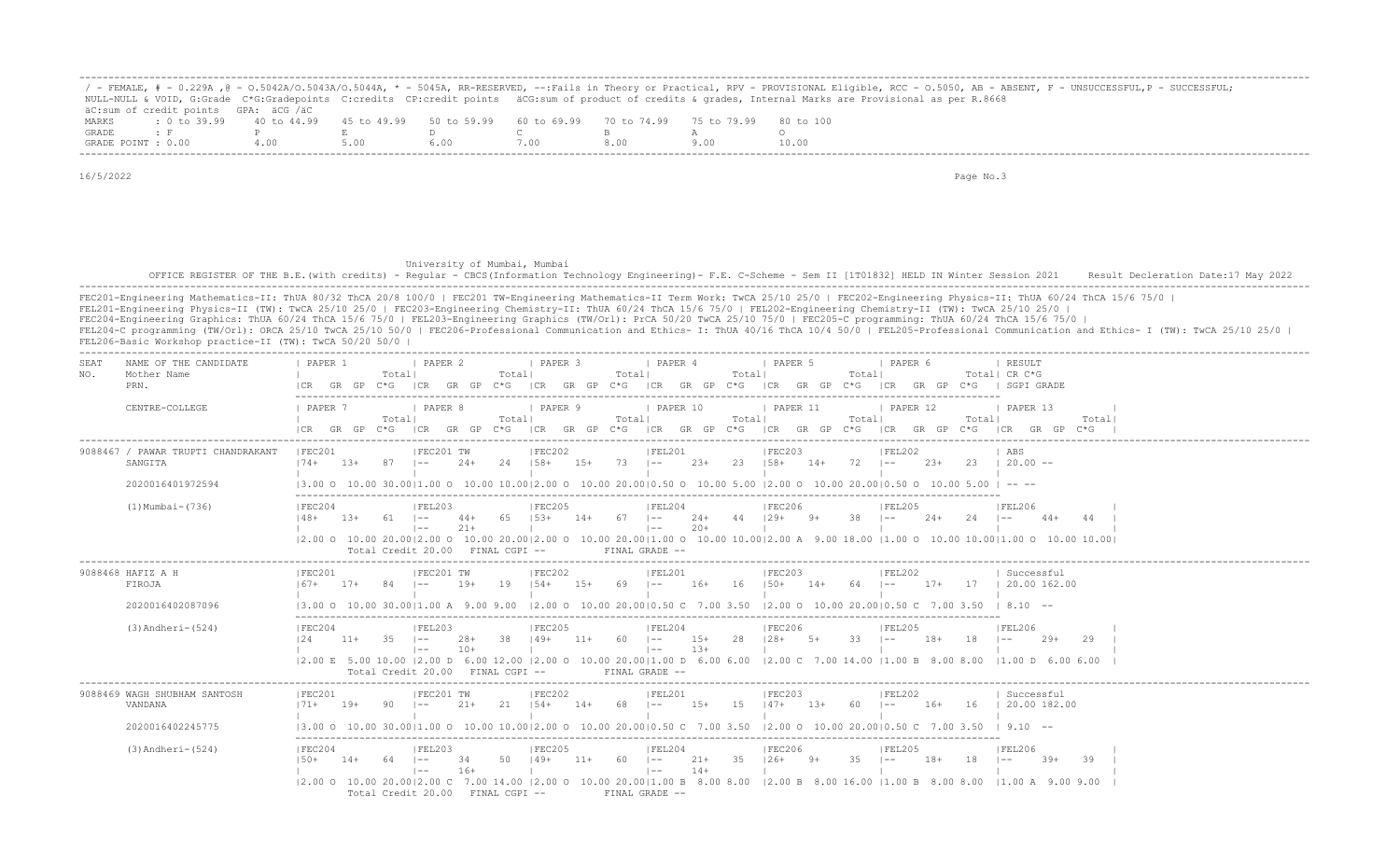|                                                                                                                       |     |      |       |      |     | / - FEMALE, # - 0.229A ,@ - 0.5042A/0.5043A/0.5044A, * - 5045A, RR-RESERVED, --:Fails in Theory or Practical, RPV - PROVISIONAL Eligible, RCC - 0.5050, AB - ABSENT, F - UNSUCCESSFUL,P - SUCCESSFUL;<br>NULL-NULL & VOID, G:Grade C*G:Gradepoints C:credits CP:credit points äCG:sum of product of credits & qrades, Internal Marks are Provisional as per R.8668 |
|-----------------------------------------------------------------------------------------------------------------------|-----|------|-------|------|-----|--------------------------------------------------------------------------------------------------------------------------------------------------------------------------------------------------------------------------------------------------------------------------------------------------------------------------------------------------------------------|
| äC:sum of credit points GPA: äCG /äC                                                                                  |     |      |       |      |     |                                                                                                                                                                                                                                                                                                                                                                    |
| t 0 to 39.99   40 to 44.99   45 to 49.99   50 to 59.99   60 to 69.99   70 to 74.99   75 to 79.99   80 to 100<br>MARKS |     |      |       |      |     |                                                                                                                                                                                                                                                                                                                                                                    |
| GRADE                                                                                                                 |     |      |       |      |     |                                                                                                                                                                                                                                                                                                                                                                    |
| GRADE POINT : 0.00                                                                                                    | 400 | 5.00 | 6 O O | '.00 | 800 | 10.00                                                                                                                                                                                                                                                                                                                                                              |

-------------------------------------------------------------------------------------------------------------------------------------------------------------------------------------------------------------------

-------------------------------------------------------------------------------------------------------------------------------------------------------------------------------------------------------------------

16/5/2022 Page No.4

#### University of Mumbai, Mumbai OFFICE REGISTER OF THE B.E.(with credits) - Regular - CBCS(Information Technology Engineering) - F.E. C-Scheme - Sem II [1T01832] HELD IN Winter Session 2021 Result Decleration Date:17 May 2022 -------------------------------------------------------------------------------------------------------------------------------------------------------------------------------------------------------------------

FEC201-Engineering Mathematics-II: ThUA 80/32 ThCA 20/8 100/0 | FEC201 TW-Engineering Mathematics-II Term Work: TwCA 25/10 25/0 | FEC202-Engineering Physics-II: ThUA 60/24 ThCA 15/6 75/0 | FEL201-Engineering Physics-II (TW): TwCA 25/10 25/0 | FEC203-Engineering Chemistry-II: ThUA 60/24 ThCA 15/6 75/0 | FEL202-Engineering Chemistry-II (TW): TwCA 25/10 25/0 |

FEC204-Engineering Graphics: ThUA 60/24 ThCA 15/6 75/0 | FEL203-Engineering Graphics (TW/Orl): PrCA 50/20 TwCA 25/10 75/0 | FEC205-C programming: ThUA 60/24 ThCA 15/6 75/0 |

FEL204-C programming (TW/Orl): ORCA 25/10 TwCA 25/10 50/0 | FEC206-Professional Communication and Ethics- I: ThUA 40/16 ThCA 10/4 50/0 | FEL205-Professional Communication and Ethics- I (TW): TwCA 25/10 25/0 | FEL206-Basic Workshop practice-II (TW): TwCA 50/20 50/0 |

| NAME OF THE CANDIDATE<br>SEAT<br>NO.<br>Mother Name<br>PRN.                  | PAPER<br>Totall<br>$C*G$<br>GR                                          | 1 PAPER 2<br>Total<br>$C*G$<br>ICR<br>GR                                                                                     | PAPER 3<br>Totall<br>ICR<br>GR<br><b>GP</b><br>$C*G$                             | <i>I</i> PAPER 4<br>Total<br>I CR<br>GR<br>GP<br>C*G                     | <b>I PAPER 5</b><br>I PAPER 6<br>Totall<br>GR                                                                                                                                      | RESULT<br>Total  CR C*G<br>SGPT GRADE                              |
|------------------------------------------------------------------------------|-------------------------------------------------------------------------|------------------------------------------------------------------------------------------------------------------------------|----------------------------------------------------------------------------------|--------------------------------------------------------------------------|------------------------------------------------------------------------------------------------------------------------------------------------------------------------------------|--------------------------------------------------------------------|
| CENTRE-COLLEGE                                                               | PAPER 7<br>Total <br>$C * G$                                            | I PAPER 8<br>Total<br>ICR<br>GP.<br>$C * G$<br>GR                                                                            | I PAPER 9<br>Total<br>ICR<br>GR<br>$C*G$<br>GP                                   | <b>I PAPER 10</b><br>Total<br>ICR<br>C*G<br>GR GP                        | <b>I PAPER 11</b><br>1 PAPER 12<br>Totall<br>GR<br>GP<br>$C*G$<br>ICR.<br>ICR.<br>GR.                                                                                              | <b>I PAPER 13</b><br>Total<br>Total <br>$C * G$<br>$C * G$<br>GR   |
| 9088470 / CHAUDHARI KANCHAN SADASHIV   FEC201<br>HIRABAI<br>2020016401965226 | 74<br>$18+$<br>$156+$<br>13.00 B 8                                      | IFEC201 TW<br>16<br>$16+$<br>$1 - -$<br>24.00 11.00 C                                                                        | IFEC202<br>$138+$<br>$8+$<br>46<br>7.00 14.00 10.50 0<br>$12.00 \, \text{C}$     | IFEL201<br>$21+$<br>21<br>$1 - -$                                        | IFEC203<br>IFEL202<br>$12+$<br>$23+$<br>$129+$<br>41<br>$1 - -$<br>10.00 5.00 12.00 D 6.00 12.00<br>$10.50$ $\Omega$                                                               | Successful<br>23<br>20.00 145.00<br>$7.25 - -$                     |
| $(5)$ Thane- $(428)$                                                         | IFEC204<br>32<br>$8+$<br>124<br>12.00 P 4.00 8.00<br>Total Credit 20.00 | IFEL203<br>$23+$<br>43<br>$1 - -$<br>$20+$<br>$\vert - - \vert$<br>FINAL CGPI --                                             | IFEC205<br>$1.3+$<br>56<br>$14.3+$                                               | IFEL204<br>$23+$<br>-43<br>$1 - -$<br>$20+$<br>$1 - -$<br>FINAL GRADE -- | IFEC206<br>IFEL205<br>$121 +$<br>$7+$<br>28<br>$21+$<br>$1 - -$<br>12.00 D 6.00 12.00 12.00 B 8.00 16.00 11.00 O 10.00 10.0012.00 D 6.00 12.00 11.00 O 10.00 10.0011.00 O 10.00 10 | IFEL206<br>21<br>44<br>$44+$<br>$1 - -$                            |
| 9088471 / FARAD SAMIKSHA BALIRAM<br>VAISHALI<br>2020016400821106             | IFEC201<br>138E<br>$10+$<br>13.00 E                                     | IFEC201 TW<br>2.1<br>$21+$<br>l ——<br>15 00 11 00 0                                                                          | IFEC202<br>35<br>$126+$<br>$9+$<br>5.00 10.00 10.50 0<br>.00 10.0012.00 F.       | IFEL201<br>$21+$<br>2.1<br>$1 - -$<br>10.00 5.00                         | IFEC203<br>IFEL202<br>$2.3+$<br>$1.3.3+$<br>$14+$<br>47<br>$- -$<br>12.00 <sub>C</sub><br>$10.50$ $\Omega$<br>7.00.14.00                                                           | Unsuccessful<br>$20.00 -$<br>23.<br>$\cdots$                       |
| $(5)$ Thane- $(428)$                                                         | IFEC204<br>120F<br>29<br>9F.<br>$12.00 \t F \t 0.00$<br>0.00<br>Total   | IFEL203<br>47<br>$1 - -$<br>$30+$<br>$17+$<br>$1 - -$<br>$12.00 \text{ C}$<br>7.00 14.00<br>Credit 20.00<br>$FTNAI, CGPT --$ | IFEC205<br>$12+$<br>$129+$<br>-41<br>FINAL GRADE                                 | IFEL204<br>$23+$<br>42<br>$\vert$ $-$<br>$19+$<br>$- -$                  | IFEC206<br> FEL205<br>$117+$<br>$7+$<br>$19+$<br>$1 - -$<br>12.00 D 6.00 12.00 11.00 O 10.00 10.0012.00 E 5.00 10.00 11.00 A 9.00 9.00                                             | IFEL206<br>19<br>$40+$<br>$1 - -$<br>$11.00 \Omega$<br>10.00 10.00 |
| 9088472 OMKAR MESTRY<br>MADHURI<br>2020016401959485                          | IFEC201<br>$167+$<br>$17+$<br>84                                        | IFEC201 TW<br>21<br>$21+$<br>$1 - -$<br>13.00 0 10.00 30.0011.00 0 10.00 10.0012.00 0                                        | _____________________<br>IFEC202<br>$150+$<br>$13+$<br>-63<br>10.00 20.0010.50 0 | IFEL201<br>$24+$<br>2.4<br>$1 - -$<br>5.00<br>10.00                      | FEC203<br>  FEL202<br>$151+$<br>$14+$<br>65<br>$2.5+$<br>$- -$<br>$12.00$ O<br>10.00 20.0010.50 0                                                                                  | Successful<br>25<br>20.00 183.00<br>$9.15 - -$<br>-500             |
| $(5)$ Thane- $(428)$                                                         | IFEC204                                                                 | IFEL203                                                                                                                      | IFEC205                                                                          | FEL204                                                                   | <b>IFEC206</b><br><b>IFEL205</b>                                                                                                                                                   | IFEL206                                                            |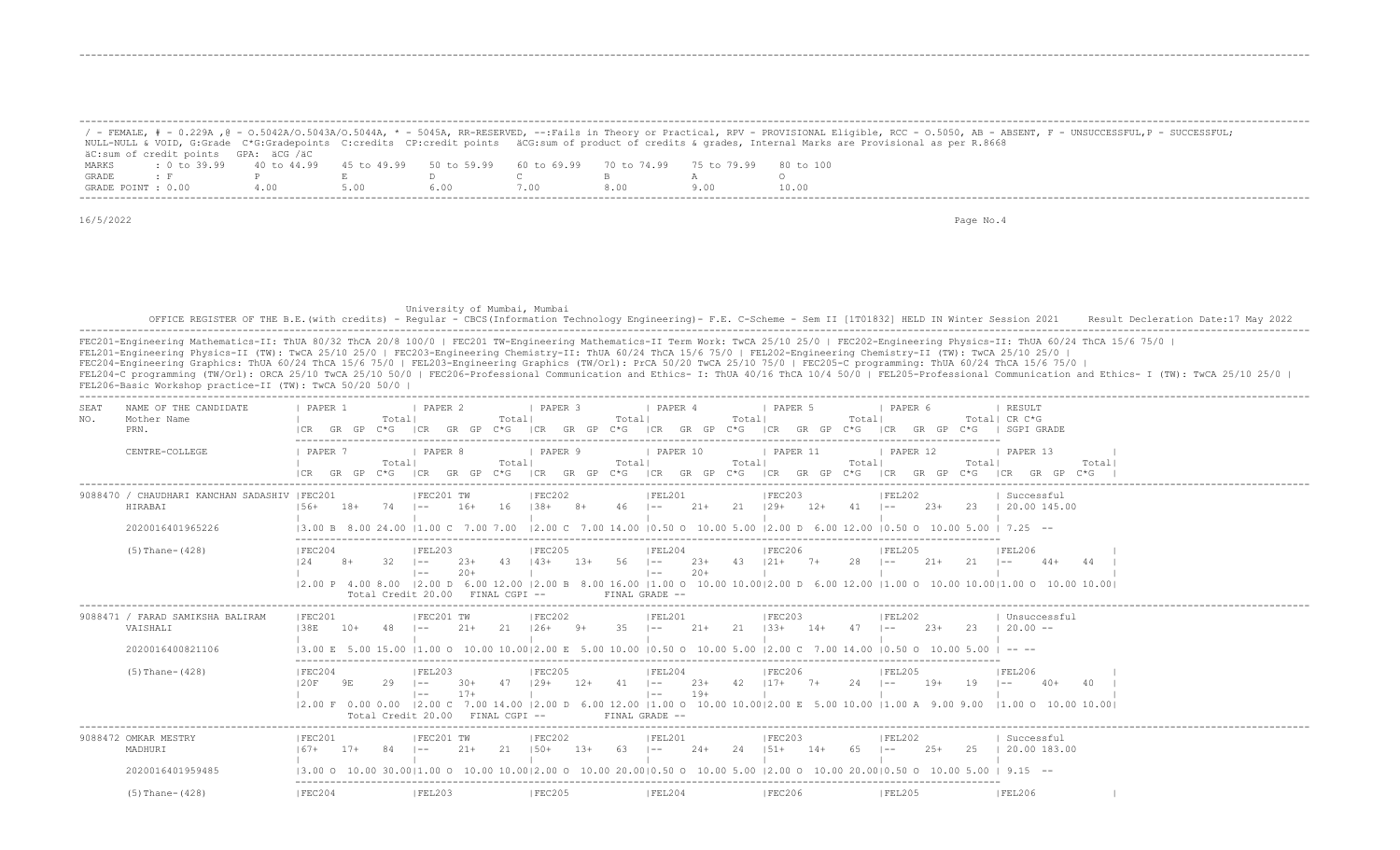| T 32 - |  | 41  -- 39+ 59  46+ 15+ 61  -- 21+ 43  23+ 9+ 32  -- 22+ 22  -- 38+ 38                                                                                                                                     |  |                |       |  |  |  |  |  |  |
|--------|--|-----------------------------------------------------------------------------------------------------------------------------------------------------------------------------------------------------------|--|----------------|-------|--|--|--|--|--|--|
|        |  |                                                                                                                                                                                                           |  | $1 - -$        | $22+$ |  |  |  |  |  |  |
|        |  | $(2.00 \ b \ 6.00 \ 12.00 \ 12.00 \ A \ 9.00 \ 18.00 \ (2.00 \ 0 \ 10.00 \ 20.00) \ 1.00 \ 0 \ 10.00 \ 10.00 \ [2.00 \ C \ 7.00 \ 14.00 \ (1.00 \ 0 \ 10.00 \ 10.00) \ 1.00 \ A \ 9.00 \ 9.00 \ 1.00 \ C$ |  |                |       |  |  |  |  |  |  |
|        |  | $Credit$ 20 00 $FTNAI$ . $CGPT$ $-$                                                                                                                                                                       |  | FINAL GRADE -- |       |  |  |  |  |  |  |
|        |  |                                                                                                                                                                                                           |  |                |       |  |  |  |  |  |  |

|                    |                                      |     |      |                                                                       |      |      | / - FEMALE, # - 0.229A ,@ - 0.5042A/0.5043A/0.5044A, * - 5045A, RR-RESERVED, --:Fails in Theory or Practical, RPV - PROVISIONAL Eligible, RCC - 0.5050, AB - ABSENT, F - UNSUCCESSFUL,P - SUCCESSFUL; |
|--------------------|--------------------------------------|-----|------|-----------------------------------------------------------------------|------|------|-------------------------------------------------------------------------------------------------------------------------------------------------------------------------------------------------------|
|                    |                                      |     |      |                                                                       |      |      | NULL-NULL & VOID, G:Grade C*G:Gradepoints C:credits CP:credit points äCG:sum of product of credits & grades, Internal Marks are Provisional as per R.8668                                             |
|                    | äC:sum of credit points GPA: äCG /äC |     |      |                                                                       |      |      |                                                                                                                                                                                                       |
| MARKS              | $: 0 \text{ to } 39.99$ 40 to 44.99  |     |      | 45 to 49.99 50 to 59.99 60 to 69.99 70 to 74.99 75 to 79.99 80 to 100 |      |      |                                                                                                                                                                                                       |
| GRADE              |                                      |     |      |                                                                       |      |      |                                                                                                                                                                                                       |
| GRADE POINT : 0.00 |                                      | 400 | 5.00 |                                                                       | .00. | 8.00 | 10.00                                                                                                                                                                                                 |

-------------------------------------------------------------------------------------------------------------------------------------------------------------------------------------------------------------------

16/5/2022 Page No.5

 University of Mumbai, Mumbai OFFICE REGISTER OF THE B.E.(with credits) - Regular - CBCS(Information Technology Engineering) - F.E. C-Scheme - Sem II [1T01832] HELD IN Winter Session 2021 Result Decleration Date:17 May 2022 -------------------------------------------------------------------------------------------------------------------------------------------------------------------------------------------------------------------

FEC201-Engineering Mathematics-II: ThUA 80/32 ThCA 20/8 100/0 | FEC201 TW-Engineering Mathematics-II Term Work: TwCA 25/10 25/0 | FEC202-Engineering Physics-II: ThUA 60/24 ThCA 15/6 75/0 | FEL201-Engineering Physics-II (TW): TwCA 25/10 25/0 | FEC203-Engineering Chemistry-II: ThUA 60/24 ThCA 15/6 75/0 | FEL202-Engineering Chemistry-II (TW): TwCA 25/10 25/0 | FEC204-Engineering Graphics: ThUA 60/24 ThCA 15/6 75/0 | FEL203-Engineering Graphics (TW/Orl): PrCA 50/20 TwCA 25/10 75/0 | FEC205-C programming: ThUA 60/24 ThCA 15/6 75/0 | FEL204-C programming (TW/Orl): ORCA 25/10 TwCA 25/10 50/0 | FEC206-Professional Communication and Ethics- I: ThUA 40/16 ThCA 10/4 50/0 | FEL205-Professional Communication and Ethics- I (TW): TwCA 25/10 25/0 | FEL206-Basic Workshop practice-II (TW): TwCA 50/20 50/0 |

| NAME OF THE CANDIDATE<br>SEAT                                | PAPER 1                              | PAPER 2<br>PAPER 3                                                                                                                               | PAPER 4<br>PAPER 5<br>PAPER 6                                                                                                                                                                                                                                   | RESULT                                                                    |
|--------------------------------------------------------------|--------------------------------------|--------------------------------------------------------------------------------------------------------------------------------------------------|-----------------------------------------------------------------------------------------------------------------------------------------------------------------------------------------------------------------------------------------------------------------|---------------------------------------------------------------------------|
| Mother Name<br>NO.<br>PRN.                                   | Total<br>GR.<br>C*G.                 | Total <br>GP                                                                                                                                     | Total<br>Total<br>Total<br>GP<br>C*G.                                                                                                                                                                                                                           | Total  CR C*G<br>SGPI GRADE<br>C*G.                                       |
| CENTRE-COLLEGE                                               | PAPER<br>Total <br>ነ* ና              | PAPER 8<br>PAPER 9<br>Total <br>GP<br>GR.                                                                                                        | PAPER 10<br>PAPER 11<br>PAPER 12<br>Total<br>Total<br>Total<br>GP<br>GP<br>C*G-<br>ICR<br>GR.<br>C*G-<br>GR<br>GP<br>C*G.<br>LCR.<br>ICR<br>GR                                                                                                                  | PAPER 13<br>Total<br>Total<br>C*G -<br>GR<br>$C * G$<br>LCR.              |
| 9088473 SAMEER VILAS NARKHEDE<br>PALLAVI<br>2020016401960507 | FEC201<br>$167+$<br>$19+$<br>86      | IFEC201 TW<br> FEC202<br>20<br>$2.0+$<br>$1.54+$<br>$13+$<br>$- -$<br>13.00 0 10.00 30.0011.00 0 10.00 10.0012.00 0 10.00 20.0010.50 A 9.00 4.50 | FEL201<br> FEC203<br> FEL202<br>-67<br>$19+$<br>19<br>$153+$<br>67<br>$2.3+$<br>$14+$<br>$\sim$<br>$1 - -$<br>$12.00$ $\Omega$ $10.00$ $20.0010.50$ $\Omega$ $10.00$ $5.00$                                                                                     | Successful<br>23<br>20.00 185.50<br>$9.28 - -$                            |
| $(5)$ Thane- $(428)$                                         | FEC204<br>130                        | IFEL203<br>IFEC205<br>$\sim$ $-$<br>l ——<br>Total Credit 20.00 FINAL CGPI --                                                                     | IFEL204<br>IFEC206<br>IFEL205<br>63<br>$23+$<br>$128+$<br>$2.3+$<br>$1 - -$<br>$- -$<br>$23+$<br>$- -$<br> 2.00 D 6.00 12.00  2.00 O 10.00 20.00 2.00 O 10.00 20.00 1.00 O 10.00 10.00 2.00 B 8.00 16.00  1.00 O 10.00 10.00 1.00 B 8.00 8.00<br>FINAL GRADE -- | IFEL206<br>23<br>36<br>$36+$<br>$- -$                                     |
| 9088474 PADAVI AYUSH DILIP<br>SUNITA<br>2019016401797062     | IFEC201<br>126F<br>13.00 F 0.00 0.00 | IFEC202<br>IFEC201 TW<br>$10+$<br>1 O<br>$11.00 \text{ P}$ 4.00 4.00                                                                             | <b>IFEC203</b><br>IFEL201<br>IFEL202<br>10<br>$12.4+$<br>$12+$<br>$10+$<br>$- -$<br>l ——<br>$12.00$ D 6.00 12.00 10.50 P 4.00 2.00<br>$12.00 \text{ P}$ 4.00 8.00<br>$10.50$ F.<br>5.00 2.50                                                                    | Unsuccessful<br>12 <sup>°</sup><br>$20.00 -$<br>$\cdots$                  |
| $(5)$ Thane- $(428)$                                         | FEC204<br>Total Credit 20.00         | <b>IFEC205</b><br> FEL203<br>$140+$<br>$\vert - -$<br>$10+$<br>$- -$<br>$12.00$ D 6.00 12.00 12.00 C 7.00 14.00 12.00 C<br>FINAL CGPI --         | FEL204<br> FEC206<br> FEL205<br>25<br>50<br>$12+$<br>27<br>$10+$<br>$121 +$<br>$4+$<br>$1 - -$<br>$15+$<br>$1 - -$<br>7.00 14.00   1.00 D 6.00 6.00   2.00 D 6.00 12.00   1.00 P 4.00 4.00<br>FINAL GRADE --                                                    | <b>FEL206</b><br>$20+$<br>20<br>$\sim$ $-$<br>$11.00 \text{ P}$ 4.00 4.00 |
| 9088475 / PATIL SEJAL BHASKAR<br>ASHWINI                     | IFEC201<br>$166+$<br>$18+$           | FEC202<br>IFEC201 TW<br>$21+$<br>$153+$<br>$1 - -$                                                                                               | IFEC203<br> FEL201<br>IFEL202<br>$23+$<br>-23<br>$1.52+$<br>$21+$<br>$1 - -$<br>$\sim$ $-$                                                                                                                                                                      | Successful<br>20.00 184.00                                                |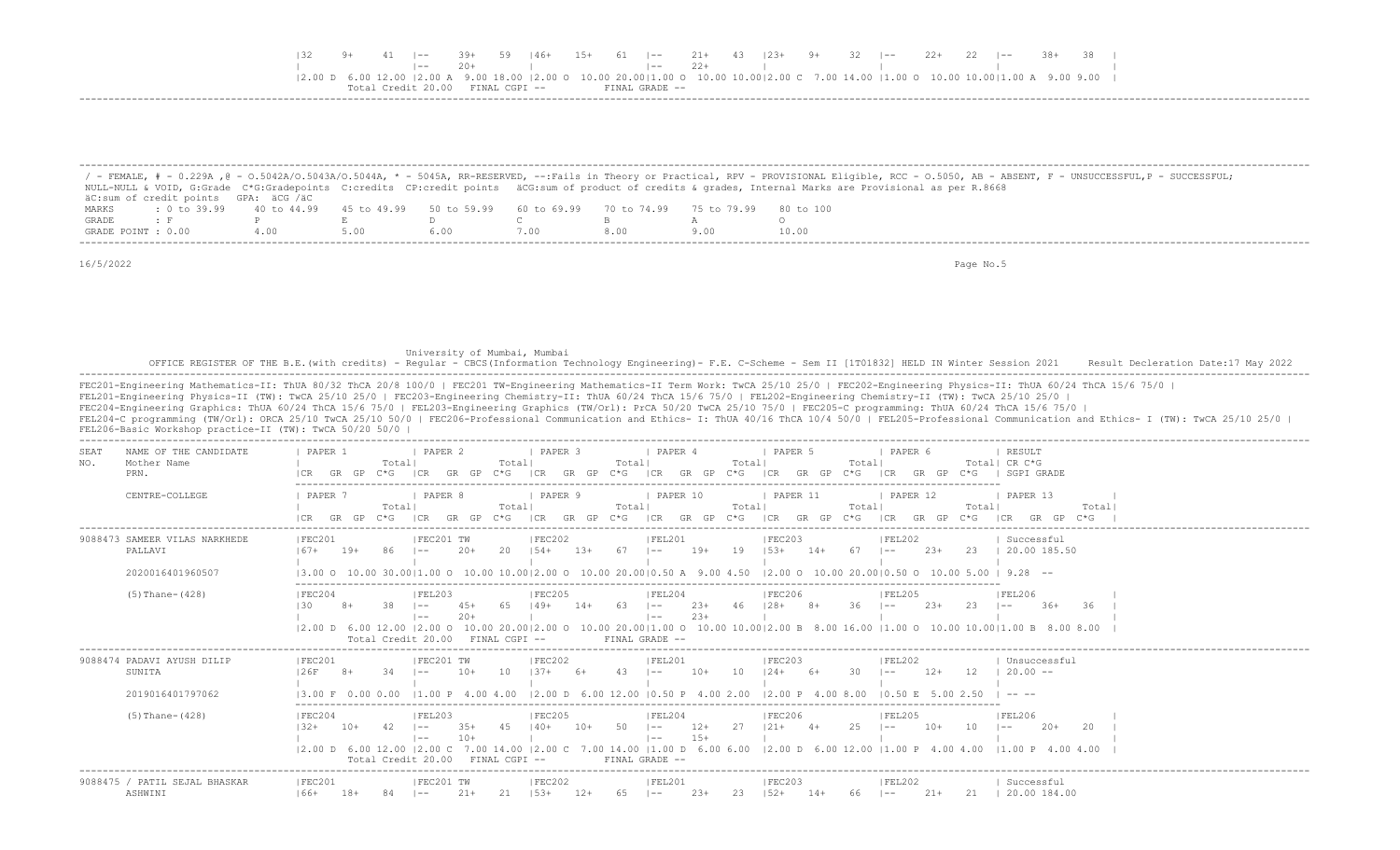|                      |        |    |            |        |       | $(3.00 \circ 10.00 \cdot 30.00)1.00 \circ 10.00 \cdot 10.00)2.00 \circ 10.00 \cdot 20.00)0.50 \circ 10.00 \cdot 5.00 \cdot 20.00 \circ 20.00)0.50 \circ 10.00 \cdot 5.00 \cdot 5.00 \cdot 5.00 \cdot 5.00 \cdot 5.00$                                                                                                          |       |            |       |     |        |    |      |        |       |    |        |  |  |
|----------------------|--------|----|------------|--------|-------|--------------------------------------------------------------------------------------------------------------------------------------------------------------------------------------------------------------------------------------------------------------------------------------------------------------------------------|-------|------------|-------|-----|--------|----|------|--------|-------|----|--------|--|--|
| $(5)$ Thane- $(428)$ | FEC204 |    |            | FEL203 |       | IFEC205                                                                                                                                                                                                                                                                                                                        |       | IFEL204    |       |     | FEC206 |    |      | FEL205 |       |    | FEL206 |  |  |
|                      | 24     | 9+ | $33 - 1 =$ |        | 40+   | 145+                                                                                                                                                                                                                                                                                                                           | $15+$ | 60 – 1 – – | $23+$ | 45. | 129+   | 9+ | - 38 | $- -$  | $23+$ | 23 | $- -$  |  |  |
|                      |        |    |            | $- -$  | $20+$ |                                                                                                                                                                                                                                                                                                                                |       | $- -$      | $22+$ |     |        |    |      |        |       |    |        |  |  |
|                      |        |    |            |        |       | $ 2.00\text{ P }4.00\text{ 8.00 } 2.00\text{ O }10.00\text{ } 2.00\text{ O }10.00 2.00\text{ O }10.00\text{ } 2.00\text{ O }10.00 1.00\text{ O }10.00 1.00\text{ A }9.00\text{ }18.00\text{ } 1.00\text{ O }10.00 1.00\text{ B }8.00\text{ }8.00\text{ } 1.00\text{ A }9.00\text{ } 1.00\text{ A }9.00\text{ } 1.00\text{ A }$ |       |            |       |     |        |    |      |        |       |    |        |  |  |

 ------------------------------------------------------------------------------------------------------------------------------------------------------------------------------------------------------------------- / - FEMALE, # - 0.229A ,@ - O.5042A/O.5043A/O.5044A, \* - 5045A, RR-RESERVED, --:Fails in Theory or Practical, RPV - PROVISIONAL Eligible, RCC - O.5050, AB - ABSENT, F - UNSUCCESSFUL,P - SUCCESSFUL; NULL-NULL & VOID, G:Grade C\*G:Gradepoints C:credits CP:credit points äCG:sum of product of credits & grades, Internal Marks are Provisional as per R.8668 äC:sum of credit points GPA: äCG /äC MARKS : 0 to 39.99 40 to 44.99 45 to 49.99 50 to 59.99 60 to 69.99 70 to 74.99 75 to 79.99 80 to 100<br>GRADE : F P E D C B A O GRADE : F P E D C B A O GRADE POINT : 0.00 4.00 5.00 6.00 7.00 8.00 9.00 10.00 -------------------------------------------------------------------------------------------------------------------------------------------------------------------------------------------------------------------

University of Mumbai, Mumbai

16/5/2022 Page No.6

|                                                             | OFFICE REGISTER OF THE B.E. (with credits) - Regular - CBCS (Information Technology Engineering) - F.E. C-Scheme - Sem II [1T01832] HELD IN Winter Session 2021<br>Result Decleration Date: 17 May 2022                                                                                                                                                                                                                                                                                                                                                                                                                                                                                                                                                                     |
|-------------------------------------------------------------|-----------------------------------------------------------------------------------------------------------------------------------------------------------------------------------------------------------------------------------------------------------------------------------------------------------------------------------------------------------------------------------------------------------------------------------------------------------------------------------------------------------------------------------------------------------------------------------------------------------------------------------------------------------------------------------------------------------------------------------------------------------------------------|
| FEL206-Basic Workshop practice-II (TW): TwCA 50/20 50/0     | FEC201-Engineering Mathematics-II: ThUA 80/32 ThCA 20/8 100/0   FEC201 TW-Engineering Mathematics-II Term Work: TwCA 25/10 25/0   FEC202-Engineering Physics-II: ThUA 60/24 ThCA 15/6 75/0  <br>FEL201-Engineering Physics-II (TW): TwCA 25/10 25/0   FEC203-Engineering Chemistry-II: ThUA 60/24 ThCA 15/6 75/0   FEL202-Engineering Chemistry-II (TW): TwCA 25/10 25/0  <br>FEC204-Engineering Graphics: ThUA 60/24 ThCA 15/6 75/0   FEL203-Engineering Graphics (TW/Orl): PrCA 50/20 TwCA 25/10 75/0   FEC205-C programming: ThUA 60/24 ThCA 15/6 75/0<br>FEL204-C programming (TW/Orl): ORCA 25/10 TwCA 25/10 50/0   FEC206-Professional Communication and Ethics- I: ThUA 40/16 ThCA 10/4 50/0   FEL205-Professional Communication and Ethics- I (TW): TwCA 25/10 25/0 |
| NAME OF THE CANDIDATE<br>SEAT<br>NO.<br>Mother Name<br>PRN. | PAPER 1<br>PAPER 2<br>I PAPER 3<br>PAPER 5<br>RESULT<br><b>PAPER 4</b><br>PAPER 6<br>Totall<br>Totall CR C*G<br>Totall<br>Totall<br>Totall<br>Totall<br>$C * G$<br>GR GP<br>$C * G$<br>ICR<br>GR GP<br>$C * G$<br>GR GP C*G ICR<br>GR GP<br>GR GP C*G   SGPI GRADE<br>GP<br>ICR<br>$C * G$<br> CR                                                                                                                                                                                                                                                                                                                                                                                                                                                                           |
| CENTRE-COLLEGE                                              | PAPER <sub>7</sub><br>  PAPER 8<br>  PAPER 9<br>  PAPER 11<br>  PAPER 10<br>PAPER 12<br>PAPER 13<br>Totall<br>Totall<br>Totall<br>Totall<br>Totall<br>Total<br>Total<br>GR GP<br>GP<br>GP<br>GR GP<br>$C * G$<br>GP<br>$C * G$<br>ICR<br>GR<br>$C*G$<br>ICR<br>GR<br>$C*G$<br>ICR<br>$C*G$<br>$C*G$<br>ICR<br>GR<br>ICR                                                                                                                                                                                                                                                                                                                                                                                                                                                     |
| 9088476 / SANER GAYATRI ANIL<br>ASHA<br>2020016401962754    | IFEC201<br> FEC202<br> FEC203<br> FEL202<br>Successful<br>IFEC201 TW<br> FEL201<br>22<br>$152+$<br>20.00 178.00<br>20<br>$153+$<br>$12+$<br>65<br>$2.2 +$<br>$14+$<br>66<br>$2.3+$<br>23<br>$162+$<br>$19+$<br>$1 - -$<br>13,000 10,0030,0011,000 10,0010,0012,000 10,0020,0010,500 10,005,0012,000 10,0020,0010,500 10,005,00                                                                                                                                                                                                                                                                                                                                                                                                                                              |
| $(5)$ Thane- $(428)$                                        | IFEC204<br>IFEL203<br>IFEC205<br>IFEL204<br><b>IFEC206</b><br><b>IFEL206</b><br>IFEL205<br>62<br>20<br>44<br>$10+$<br>34<br>48<br>$147+$<br>$1.5+$<br>$22+$<br>41<br>12.4<br>$20+$<br>$44+$<br>$1 - -$<br>$1 - -$<br>$19+$<br>$1 - -$<br>$1 - -$<br>12.00 E 5.00 10.00 12.00 C 7.00 14.00 12.00 O 10.00 20.0011.00 O 10.00 10.0012.00 C 7.00 14.00 11.00 O 10.00 10.0011.00 O 10.00 10.00 10.00<br>FINAL GRADE --<br>Total Credit 20.00<br>$FTNAI, CGPT - -$                                                                                                                                                                                                                                                                                                                |
| 9088477 BUDHWANT OM GAJANNATH<br>ARUNA<br>2020016401986845  | IFEL201<br>IFEC201<br>IFEC201 TW<br>IFEC202<br>IFEC203<br><b>IFEL202</b><br>Successful<br>20.00 155.00<br>$10+$<br>1 O<br>$149+$<br>$13+$<br>10<br>10<br>$163+$<br>$15+$<br>$144+$<br>$1.3+$<br>$1 - -$<br>$12.00$ O $10.00$ $20.0010.50$ P $4.00$ $2.00$<br>$12.00$ A $9.00$ 18.00 10.50 P $4.00$ 2.00<br>9 00 27 00 11 00 P 4 00 4 00                                                                                                                                                                                                                                                                                                                                                                                                                                     |
| $(5)$ Thane- $(689)$                                        | IFEC204<br>IFEC205<br>IFEL203<br>IFEL204<br>IFEC206<br>IFEL205<br>IFEL206<br>59<br>20<br>31<br>43<br>$144+$<br>$13+$<br>57<br>$10+$<br>$124+$<br>$7+$<br>$10+$<br>10 <sup>°</sup><br>$4.3+$<br>$14.3+$<br>$9+$<br>$1 - -$<br>$1 - -$<br>$1 - -$<br>12<br>$10+$<br>$1 - -$<br>$1 - -$<br>$ 2.00 \text{ C}$ 7.00 14.00 $ 2.00 \text{ A}$ 9.00 18.00 $ 2.00 \text{ A}$ 9.00 18.00 $ 1.00 \text{ P}$ 4.00 4.00<br>$12.00 \text{ C}$ 7.00 14.00 11.00 P 4.00 4.00 11.00 O 10.00 10.00                                                                                                                                                                                                                                                                                            |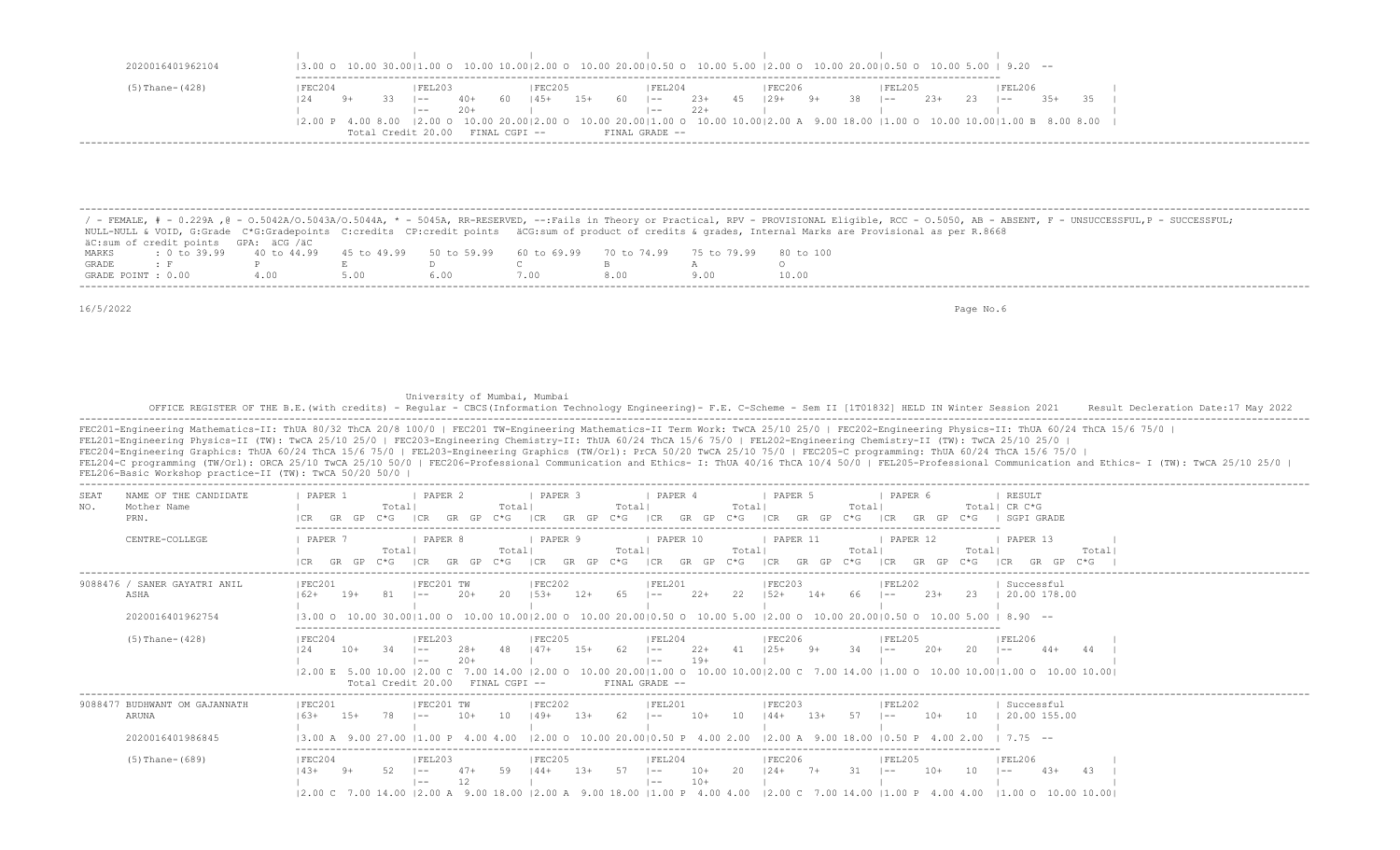| Total Credit 20.00<br>FINAL CGPI --<br>FINAL GRADE -- |  |
|-------------------------------------------------------|--|
|-------------------------------------------------------|--|

| SHRIKUNJ MAHESH KADU   | FEC201 |       | FEC201 TW          |              |               | <b>FEC202</b> |        |     | IFEL201                                                                                                                                                                                                                                                                                                                                                      |                |    | <b>IFEC203</b> |       | FEL202  |        |    | Successful |              |  |
|------------------------|--------|-------|--------------------|--------------|---------------|---------------|--------|-----|--------------------------------------------------------------------------------------------------------------------------------------------------------------------------------------------------------------------------------------------------------------------------------------------------------------------------------------------------------------|----------------|----|----------------|-------|---------|--------|----|------------|--------------|--|
| HARSHNA                |        | $11+$ | $- -$              | $2.3+$       | -23-          | 48+           | $1.5+$ | 6.3 | $- -$                                                                                                                                                                                                                                                                                                                                                        | $21+$          |    | $141+$         | $12+$ | $- -$   | $2.3+$ | 23 |            | 20.00 165.00 |  |
| 2020016402092213       |        |       |                    |              |               |               |        |     | $(3.00 \text{ C} \quad 7.00 \text{ } 21.00 \text{ }  1.00 \text{ } 0.00 \text{ } 10.00 \text{ }  2.00 \text{ } 0.01 \text{ } 10.00 \text{ } 20.00 \text{ }  0.50 \text{ } 0.10.00 \text{ } 5.00 \text{ }  2.00 \text{ B} \quad 8.00 \text{ } 16.00 \text{ }  0.50 \text{ } 0.10.00 \text{ } 5.00 \text{ }  8.25 \text{ } -5.00 \text{ }  0.50 \text{ } 0.00$ |                |    |                |       |         |        |    |            |              |  |
| $(9)$ Palghar- $(779)$ | FEC204 |       | IFEL203            |              |               | FEC205        |        |     | FEL204                                                                                                                                                                                                                                                                                                                                                       |                |    | <b>IFEC206</b> |       | IFEL205 |        |    | FEL206     |              |  |
|                        |        | $14+$ | $- -$<br>$- -$     | 22+<br>$20+$ | 42            | 50+           | $14+$  | 64  | $- -$<br>$- -$                                                                                                                                                                                                                                                                                                                                               | $23+$<br>$17+$ | 40 | 126+           |       | $- -$   |        |    | $- -$      | 45+          |  |
|                        |        |       | Total Credit 20.00 |              | FINAL CGPI -- |               |        |     | $(2.00\ \text{D}\ \ 6.00\ \ 12.00\ \ 12.00\ \ \text{D}\ \ 6.00\ \ 12.00\ \ 12.00\ \ 0$ $(10.00\ \ 20.00\ \ 11.00\ \ 0\ \ 10.00\ \ 10.00\ \ 12.00\ \ \text{C}$ 7.00 14.00 $(1.00\ \ 0\ \ 10.00\ \ 10.00\ \ 10.00\ \ 10.00\ \ 0$<br>FINAL GRADE --                                                                                                             |                |    |                |       |         |        |    |            |              |  |

|                    |                                      |                                                                                                              |      |      |     | / - FEMALE, # - 0.229A ,@ - 0.5042A/0.5043A/0.5044A, * - 5045A, RR-RESERVED, --:Fails in Theory or Practical, RPV - PROVISIONAL Eligible, RCC - 0.5050, AB - ABSENT, F - UNSUCCESSFUL,P - SUCCESSFUL; |
|--------------------|--------------------------------------|--------------------------------------------------------------------------------------------------------------|------|------|-----|-------------------------------------------------------------------------------------------------------------------------------------------------------------------------------------------------------|
|                    |                                      |                                                                                                              |      |      |     | NULL-NULL & VOID, G:Grade C*G:Gradepoints C:credits CP:credit points äCG:sum of product of credits & qrades, Internal Marks are Provisional as per R.8668                                             |
|                    | äC:sum of credit points GPA: äCG /äC |                                                                                                              |      |      |     |                                                                                                                                                                                                       |
| MARKS              |                                      | t 0 to 39.99   40 to 44.99   45 to 49.99   50 to 59.99   60 to 69.99   70 to 74.99   75 to 79.99   80 to 100 |      |      |     |                                                                                                                                                                                                       |
| GRADE              | - - - - - - F                        |                                                                                                              |      |      |     |                                                                                                                                                                                                       |
| GRADE POINT : 0.00 |                                      | 4.00                                                                                                         | 5.00 | 6.00 | 800 | 10.00                                                                                                                                                                                                 |

University of Mumbai, Mumbai

OFFICE REGISTER OF THE B.E.(with credits) - Regular - CBCS(Information Technology Engineering) - F.E. C-Scheme - Sem II [1T01832] HELD IN Winter Session 2021 Result Decleration Date:17 May 2022 -------------------------------------------------------------------------------------------------------------------------------------------------------------------------------------------------------------------

FEC201-Engineering Mathematics-II: ThUA 80/32 ThCA 20/8 100/0 | FEC201 TW-Engineering Mathematics-II Term Work: TwCA 25/10 25/0 | FEC202-Engineering Physics-II: ThUA 60/24 ThCA 15/6 75/0 | FEL201-Engineering Physics-II (TW): TwCA 25/10 25/0 | FEC203-Engineering Chemistry-II: ThUA 60/24 ThCA 15/6 75/0 | FEL202-Engineering Chemistry-II (TW): TwCA 25/10 25/0 | FEC204-Engineering Graphics: ThUA 60/24 ThCA 15/6 75/0 | FEL203-Engineering Graphics (TW/Orl): PrCA 50/20 TwCA 25/10 75/0 | FEC205-C programming: ThUA 60/24 ThCA 15/6 75/0 | FEL204-C programming (TW/Orl): ORCA 25/10 TwCA 25/10 50/0 | FEC206-Professional Communication and Ethics- I: ThUA 40/16 ThCA 10/4 50/0 | FEL205-Professional Communication and Ethics- I (TW): TwCA 25/10 25/0 | FEL206-Basic Workshop practice-II (TW): TwCA 50/20 50/0 |

| NAME OF THE CANDIDATE<br>SEAT<br>Mother Name<br>NO.<br>PRN.                 | PAPER 1<br>GR    |       | Total<br>C*G-                    | PAPER 2             |                | Total <br>C*G - | PAPER 3<br>I C.R |        | Total<br>C*G - | PAPER 4                                      |                 | Total<br>$C * G$ | PAPER 5             |       | Total<br>C*G -   | PAPER 6              |        | $C * G$         | RESULT<br>Total  CR C*G<br>SGPT GRADE                                                                                                                                                                                                    |       |  |
|-----------------------------------------------------------------------------|------------------|-------|----------------------------------|---------------------|----------------|-----------------|------------------|--------|----------------|----------------------------------------------|-----------------|------------------|---------------------|-------|------------------|----------------------|--------|-----------------|------------------------------------------------------------------------------------------------------------------------------------------------------------------------------------------------------------------------------------------|-------|--|
| CENTRE-COLLEGE                                                              | PAPER 7<br>GR    | GP.   | Total<br>C*G.                    | PAPER 8             |                | Totall<br>C*G - | PAPER 9          |        | Total<br>C*G - | PAPER 10                                     |                 | Total<br>C*G -   | PAPER 11<br>GR      | GP    | Total<br>$C * G$ | PAPER 12<br>ICR      |        | Totall<br>$C*G$ | PAPER 13<br>I CR                                                                                                                                                                                                                         | Total |  |
| 9088479 / AWAL KASHISH SUNIL<br>PRIYA<br>2020016402249467                   | FEC201<br>$157+$ | $16+$ | 73                               | IFEC201 TW<br>$- -$ | $16+$          | 16              | FEC202<br>$149+$ | $11+$  | 60             | IFEL201<br>$1 - -$                           | $13+$           | 13               | FEC203<br>$147+$    | $12+$ | 59               | FEL202<br>$1 - -$    | $22+$  | 22              | Successful<br>20.00 158.00<br>$13.00 B$ 8.00 24.00 11.00 C 7.00 7.00 12.00 O 10.00 20.0010.50 D 6.00 3.00 12.00 A 9.00 18.00 10.50 O 10.00 5.00 I 7.90 --                                                                                |       |  |
| (12) Panvel-(561)                                                           | FEC204           |       | Total Credit 20.00 FINAL CGPI -- | FEL203<br>$- -$     | $36+$<br>$17+$ |                 | FEC205<br>$146+$ | $12+$  |                | FEL204<br>$- -$<br>$1 - -$<br>FINAL GRADE -- | $17 +$<br>$12+$ | 29               | FEC206<br>$126+$ 5+ |       |                  | FEL205<br>$1 - -$    | $1.5+$ |                 | FEL206<br>l —— 1<br>12.00 E 5.00 10.00 12.00 B 8.00 16.00 12.00 A 9.00 18.00 11.00 D 6.00 6.00 12.00 C 7.00 14.00 11.00 C 7.00 7.00 11.00 O 10.00 10.00 10.00 1                                                                          | 42    |  |
| 9088480 / BOBADE DHANASHREE DIGAMBAR   FEC201<br>NILIMA<br>2020016402249042 | $174+$           | $19+$ |                                  | IFEC201 TW<br>$- -$ | $21+$          | 2.1             | FEC202<br>$156+$ | $1.3+$ | 69             | FEL201<br>$1 - -$                            | $25+$           | 25               | FEC203<br>$153+$    | $13+$ | 66               | FEL202<br>$\sim$ $-$ | $23+$  | 23              | Successful<br>20.00 183.00<br>$(3.00 \t 0 \t 10.00 \t 30.00 \t 11.00 \t 0 \t 10.00 \t 10.00 \t 10.00 \t 0 \t 10.00 \t 20.00 \t 0 \t 0.50 \t 0 \t 10.00 \t 5.00 \t 12.00 \t 0 \t 10.00 \t 20.00 \t 0.50 \t 0 \t 10.00 \t 5.00 \t 9.15$ -- |       |  |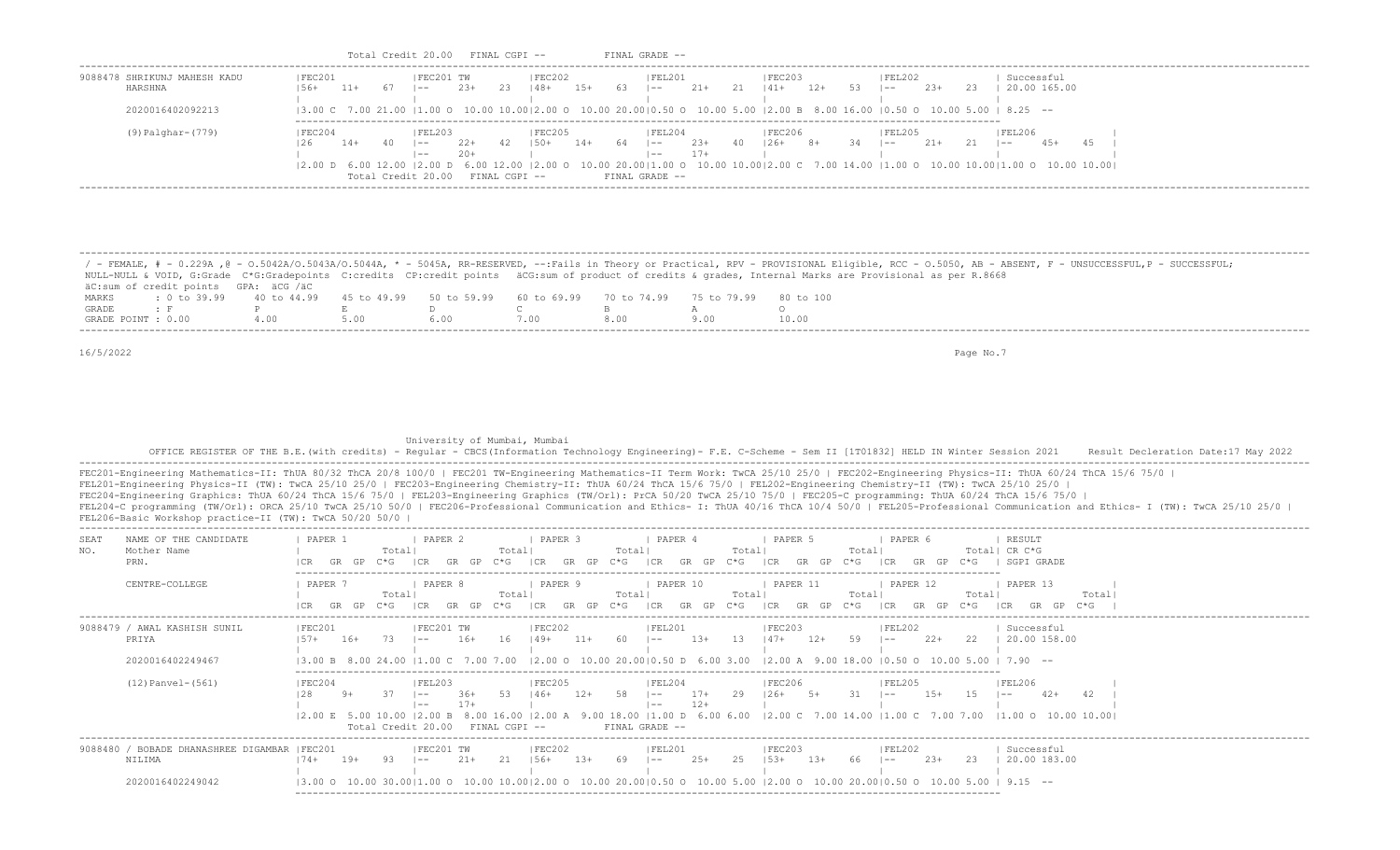| $(12)$ Panvel- $(561)$          | FEC204  |        | FEL203                                    |       |               | FEC205   |       |            | FEL204                  |         |    | FEC206           |                 | <b>FEL205</b>                                                                                                                         |        |            | FEL206     |              |  |
|---------------------------------|---------|--------|-------------------------------------------|-------|---------------|----------|-------|------------|-------------------------|---------|----|------------------|-----------------|---------------------------------------------------------------------------------------------------------------------------------------|--------|------------|------------|--------------|--|
|                                 |         | 6+     | $- -$                                     | $47+$ | 68.           | $151 +$  | 15+   | 66         | $\sim$ $-$              | $18+$   | 39 | $124+$ 8+        | 32 <sup>7</sup> | $1 - -$                                                                                                                               | $22+$  | -22        | $1 - -$    | $45+$        |  |
|                                 |         |        | $- -$<br>Total Credit 20.00 FINAL CGPI -- | $21+$ |               |          |       |            | $- -$<br>FINAL GRADE -- | $21+$   |    |                  |                 | 12.00 E 5.00 10.00 12.00 O 10.00 20.0012.00 O 10.00 20.0011.00 A 9.00 9.00 12.00 C 7.00 14.00 11.00 O 10.00 10.0011.00 O 10.00 10.001 |        |            |            |              |  |
| 9088481 CHAUDHARI MANISH HEMANT | FEC201  |        | FEC201 TW                                 |       |               | FEC202   |       |            | FEL201                  |         |    | FEC203           |                 | FEL202                                                                                                                                |        |            | Successful |              |  |
| KALPANA                         | $158+$  | 16+ 74 | $ -$                                      | 16+   | 16 154+       |          | - 13+ | $67$ $1--$ |                         | $22+22$ |    | $148 + 12 +$     | - 60            | $\sim$                                                                                                                                | $1.3+$ | - 1.3      |            | 20.00 168.00 |  |
| 2020016402254414                |         |        |                                           |       |               |          |       |            |                         |         |    |                  |                 | $(3.00 B 8.00 24.00 11.00 C 7.00 7.00 12.00 O 10.00 20.0010.50 O 10.00 5.00 12.00 O 10.00 20.0010.50 D 6.00 3.00 18.40 --$            |        |            |            |              |  |
| $(12)$ Panvel- $(561)$          | IFEC204 |        | IFEL203                                   |       |               | IFEC205  |       |            | FEL204                  |         |    | IFEC206          |                 | IFEL205                                                                                                                               |        |            | FEL206     |              |  |
|                                 |         |        | $- -$                                     | 40+   | 56            | $1.5.3+$ | 15+   | 68         | $\vert - - \vert$       | $19+$   |    | $35 \t127+ \t6+$ | $33^{\circ}$    | $\sim$ $-$                                                                                                                            | $18+$  | $18$ $1--$ |            | $-32+$       |  |
|                                 |         |        | $- -$<br>12.00 B 8.00 16.00 12.00 B       | $16+$ |               |          |       |            | $- -$                   | $16+$   |    |                  |                 | 8.00 16.00 12.00 0 10.00 20.00 1.00 B 8.00 8.00 12.00 C 7.00 14.00 11.00 B 8.00 8.00 11.00 C 7.00 7.00                                |        |            |            |              |  |
|                                 |         |        | Total Credit 20.00                        |       | FINAL CGPI -- |          |       |            | FINAL GRADE --          |         |    |                  |                 |                                                                                                                                       |        |            |            |              |  |

|                    |                                                                                                |  |  |  | / - FEMALE, # - 0.229A ,@ - 0.5042A/0.5043A/0.5044A, * - 5045A, RR-RESERVED, --:Fails in Theory or Practical, RPV - PROVISIONAL Eligible, RCC - 0.5050, AB - ABSENT, F - UNSUCCESSFUL,P - SUCCESSFUL; |
|--------------------|------------------------------------------------------------------------------------------------|--|--|--|-------------------------------------------------------------------------------------------------------------------------------------------------------------------------------------------------------|
|                    |                                                                                                |  |  |  | NULL-NULL & VOID, G:Grade C*G:Gradepoints C:credits CP:credit points äCG:sum of product of credits & qrades, Internal Marks are Provisional as per R.8668                                             |
|                    | äC:sum of credit points GPA: äCG /äC                                                           |  |  |  |                                                                                                                                                                                                       |
| MARKS              | t 0 to 39,99 40 to 44,99 45 to 49,99 50 to 59,99 60 to 69,99 70 to 74,99 75 to 79,99 80 to 100 |  |  |  |                                                                                                                                                                                                       |
| GRADE              |                                                                                                |  |  |  |                                                                                                                                                                                                       |
| GRADE POINT : 0.00 |                                                                                                |  |  |  | 10.00                                                                                                                                                                                                 |

## University of Mumbai, Mumbai

 OFFICE REGISTER OF THE B.E.(with credits) - Regular - CBCS(Information Technology Engineering)- F.E. C-Scheme - Sem II [1T01832] HELD IN Winter Session 2021 Result Decleration Date:17 May 2022 -------------------------------------------------------------------------------------------------------------------------------------------------------------------------------------------------------------------

FEC201-Engineering Mathematics-II: ThUA 80/32 ThCA 20/8 100/0 | FEC201 TW-Engineering Mathematics-II Term Work: TwCA 25/10 25/0 | FEC202-Engineering Physics-II: ThUA 60/24 ThCA 15/6 75/0 | FEL201-Engineering Physics-II (TW): TwCA 25/10 25/0 | FEC203-Engineering Chemistry-II: ThUA 60/24 ThCA 15/6 75/0 | FEL202-Engineering Chemistry-II (TW): TwCA 25/10 25/0 | FEC204-Engineering Graphics: ThUA 60/24 ThCA 15/6 75/0 | FEL203-Engineering Graphics (TW/Orl): PrCA 50/20 TwCA 25/10 75/0 | FEC205-C programming: ThUA 60/24 ThCA 15/6 75/0 | FEL204-C programming (TW/Orl): ORCA 25/10 TwCA 25/10 50/0 | FEC206-Professional Communication and Ethics- I: ThUA 40/16 ThCA 10/4 50/0 | FEL205-Professional Communication and Ethics- I (TW): TwCA 25/10 25/0 |

FEL206-Basic Workshop practice-II (TW): TwCA 50/20 50/0 |

| NAME OF THE CANDIDATE<br>SEA.<br>NO.<br>Mother Name<br>PRN. | PAPER 2<br>PAPER 1<br>Total <br>C*G<br>GR.<br>GR<br>GP                                                                         | PAPER 3<br>Totall<br>Total <br>$C \star G$<br>GP<br>- I CR<br>$C * G$<br>GP<br>GR | PAPER 4<br>Total<br>ICR<br>$C*G$<br>GR.<br>GP                      | PAPER 6<br>PAPER 5<br>Total<br>ICR<br>$C*G$<br>C*G<br>GP<br><b>ICR</b><br>GR                                                                                                                                                | RESULT<br>Total  CR C*G<br>SGPI GRADE |
|-------------------------------------------------------------|--------------------------------------------------------------------------------------------------------------------------------|-----------------------------------------------------------------------------------|--------------------------------------------------------------------|-----------------------------------------------------------------------------------------------------------------------------------------------------------------------------------------------------------------------------|---------------------------------------|
| CENTRE-COLLEGE                                              | PAPER<br>PAPER 8<br>Totall<br>$C*G$<br>GR.<br>GP.                                                                              | PAPER 9<br>Totall<br>Totall<br>C*G-<br>GP<br>I C.R<br>$C \star G$                 | PAPER 10<br>Total<br>C*G -                                         | PAPER 11<br>PAPER 12<br>Total<br>GP<br>I CR<br>GR<br>I CR<br>C*G-<br>$C \star G$                                                                                                                                            | PAPER 13<br>Total<br>Total<br>I CR    |
| 9088482 ABHISHEK<br>BHARTI MISHRA<br>2020016402254534       | FEC201<br>FEC201 TW<br>$10+$<br>$9+$<br>$- -$                                                                                  | FEC202<br>10<br>41<br>$1.3.3+$<br>$8+$                                            | FEL201<br>$11+$<br>11<br>$1 - -$                                   | FEC203<br> FEL202<br>$18+$<br>18<br>$145+$<br>$11+$<br>56.<br>$- -$<br>13.00 D 6.00 18.00 11.00 P 4.00 4.00 12.00 D 6.00 12.00 10.50 P 4.00 2.00 12.00 B 8.00 16.00 10.50 B 8.00 4.00 1                                     | Successful<br>20.00 131.00<br>655 --  |
| $(12)$ Panvel- $(561)$                                      | FEC204<br> FEL203<br>-28<br>$25+$<br>$- -$<br>$14+$<br>$- -$<br>$12.00$ D<br>$12.00 \text{ P}$ 4.00 8.00<br>Total Credit 20.00 | FEC205<br>42<br>- 60<br>$151+$<br>$9+$<br>6.00 12.00<br>FINAL CGPI --             | FEL204<br>$11+$<br>29<br>$\sim$<br>18<br>$1 - -$<br>FINAL GRADE -- | FEC206<br> FEL205<br>2.8<br>$16+$<br>$122+$<br>6+<br>16<br>$1 - -$<br>$(2.00 \t 0 \t 10.00 \t 20.00)1.00 \t 0 \t 6.00 \t 6.00 \t 2.00 \t 0 \t 6.00 \t 12.00 \t 11.00 \t C \t 7.00 \t 7.00 \t 11.00 \t 0 \t 10.00 \t 10.001$ | FEL206 <br>$44+$<br>$1 - -$           |
| 9088483 MHATRE RUSHIKESH PRAVIN                             | FEC201<br>FEC201 TW                                                                                                            | FEC202                                                                            | <b>FEL201</b>                                                      | FEC203<br><b>FEL202</b>                                                                                                                                                                                                     | Successful                            |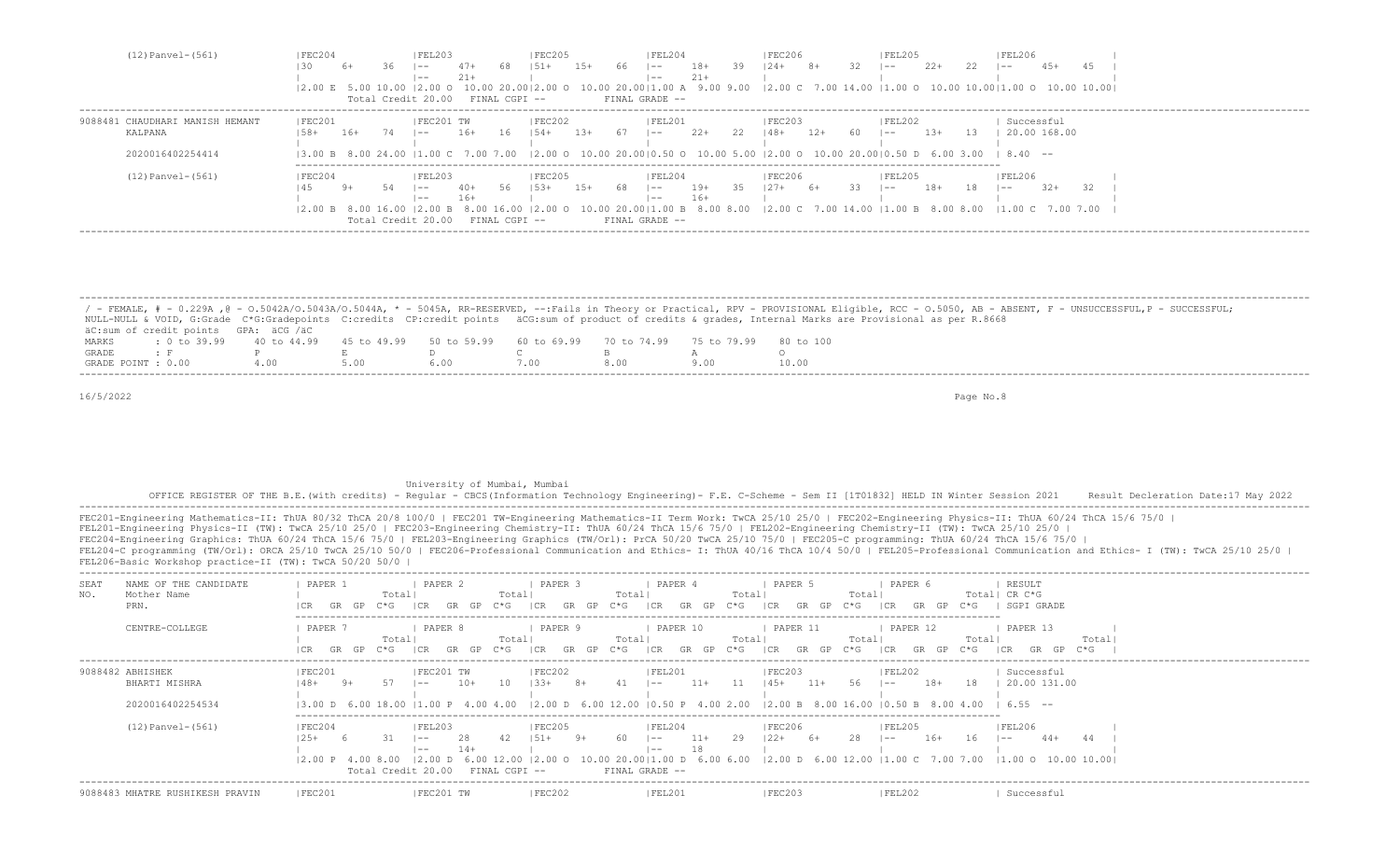| PRATIBHA                | 20.00 156.50<br>$11+$<br>19+<br>$14+$<br>$149+$<br>$\sim$<br>$1 - -$                                                                                                                                                                                                                                                                                                                                                                                                                                                                                                                                                  |
|-------------------------|-----------------------------------------------------------------------------------------------------------------------------------------------------------------------------------------------------------------------------------------------------------------------------------------------------------------------------------------------------------------------------------------------------------------------------------------------------------------------------------------------------------------------------------------------------------------------------------------------------------------------|
| 2020016402252721        | $\vert 1.00 \vert P \vert 4.00 \vert 4.00 \vert 2.00 \vert A \vert 9.00 \vert 18.00 \vert 10.50 \vert D \vert 6.00 \vert 3.00 \vert 2.00 \vert O \vert 10.00 \vert 20.00 \vert 0.50 \vert A \vert 9.00 \vert 4.50 \vert 10.00 \vert 20.00 \vert 10.00 \vert 10.00 \vert 10.00 \vert 10.00 \vert 10.00 \vert 10.00 \vert 10.00 \vert 10.00 \vert 10.00 \vert 10.00$<br>$783 - -$<br>13.00 B 8.00 24.00                                                                                                                                                                                                                 |
| $(12)$ Panvel- $(561)$  | FEL203<br> FEC205<br><b>FEC206</b><br> FEC204<br> FEL204<br> FEL205<br> FEL206 <br>$122 +$<br>$12+$<br>59<br>$2.0+$<br>30<br>$8+$<br>$145+$<br>$14+$<br>41<br>12.<br>$42+$<br>42<br>$30+$<br>6+<br>$1 - -$<br>$1 - -$<br>l ——<br>$1 - -$<br>$21+$<br>14+<br>$- -$<br>$\overline{\phantom{a}}$ $ -$<br>$(2.00 \text{ A } 9.00 \text{ 18.00 } 11.00 \text{ O } 10.00 \text{ 10.00} 12.00 \text{ C } 7.00 \text{ 14.00 } 11.00 \text{ E } 5.00 \text{ 5.00 } 11.00 \text{ O } 10.00 \text{ 10.00}$<br>$ 2.00 \text{ C}$ 7.00 14.00 $ 2.00 \text{ D}$ 6.00 12.00<br>Total Credit 20.00<br>FINAL GRADE --<br>FINAL CGPI -- |
| 9088484 ANUJ<br>AKSHATA | FEC201 TW<br> FEL201<br> FEC201<br> FEC202<br> FEC203<br> FEL202<br>Successful<br>$18+$<br>- 18<br>$23+$<br>$19+$<br>- 65<br>23<br>$14+$<br>20.00 166.50<br>$16+$<br>$1.5.3+$<br>$12+$<br>$151+$<br>65<br>- 19<br>$157+$<br>73.<br>$1 - -$<br>$1 - -$<br>$- -$                                                                                                                                                                                                                                                                                                                                                        |
| 2020016402248537        | $(3.00 B 8.00 24.00 11.00 B 8.00 8.00 12.00 O 10.00 20.0010.50 O 10.00 5.00 12.00 O 10.00 20.0010.50 A 9.00 4.50 18.33 --$                                                                                                                                                                                                                                                                                                                                                                                                                                                                                            |
| $(12)$ Panvel- $(561)$  | FEC204<br> FEC205<br> FEL203<br> FEL204<br> FEC206<br> FEL205<br> FEL206<br>$15+$<br>$22+$<br>22<br>$39+$<br>$28+$<br>- 28<br>$124+$<br>39<br>$149+$<br>7+<br>-63<br>-31-<br>$14+$<br>$1 - -$<br>$1 - -$<br>$1 - -$<br>$1 - -$<br>$13+$<br>15+<br>$- -$<br>$\overline{\phantom{a}}$ $ -$<br>6.00 6.00   2.00 C 7.00 14.00   1.00 O 10.00 10.00   1.00 A 9.00 9.00<br>ת 00<br>12.00<br>$12.00 \text{ C}$ 7.00 14.00<br>FINAL CGPI --                                                                                                                                                                                   |
|                         | Total Credit 20.00<br>FINAL GRADE --                                                                                                                                                                                                                                                                                                                                                                                                                                                                                                                                                                                  |

/ - FEMALE, # - 0.229A , @ - 0.5042A/O.5043A/O.5044A, \* - 5045A, RR-RESERVED, --:Fails in Theory or Practical, RPV - PROVISIONAL Eligible, RCC - 0.5050, AB - ABSENT, F - UNSUCCESSFUL,P - SUCCESSFUL; NULL-NULL & VOID, G:Grade C\*G:Gradepoints C:credits CP:credit points äCG:sum of product of credits & grades, Internal Marks are Provisional as per R.8668 äC:sum of credit points GPA: äCG /äC MARKS : 0 to 39.99 40 to 44.99 45 to 49.99 50 to 59.99 60 to 69.99 70 to 74.99 75 to 79.99 80 to 100 GRADE : F P E D C B A O GRADE POINT : 0.00 4.00 5.00 6.00 7.00 8.00 9.00 -------------------------------------------------------------------------------------------------------------------------------------------------------------------------------------------------------------------

-------------------------------------------------------------------------------------------------------------------------------------------------------------------------------------------------------------------

16/5/2022 Page No.9

 University of Mumbai, Mumbai OFFICE REGISTER OF THE B.E.(with credits) - Regular - CBCS(Information Technology Engineering)- F.E. C-Scheme - Sem II [1T01832] HELD IN Winter Session 2021 Result Decleration Date:17 May 2022 ------------------------------------------------------------------------------------------------------------------------------------------------------------------------------------------------------------------- FEC201-Engineering Mathematics-II: ThUA 80/32 ThCA 20/8 100/0 | FEC201 TW-Engineering Mathematics-II Term Work: TwCA 25/10 25/0 | FEC202-Engineering Physics-II: ThUA 60/24 ThCA 15/6 75/0 | FEL201-Engineering Physics-II (TW): TwCA 25/10 25/0 | FEC203-Engineering Chemistry-II: ThUA 60/24 ThCA 15/6 75/0 | FEL202-Engineering Chemistry-II (TW): TwCA 25/10 25/0 | FEC204-Engineering Graphics: ThUA 60/24 ThCA 15/6 75/0 | FEL203-Engineering Graphics (TW/Orl): PrCA 50/20 TwCA 25/10 75/0 | FEC205-C programming: ThUA 60/24 ThCA 15/6 75/0 | FEL204-C programming (TW/Orl): ORCA 25/10 TwCA 25/10 50/0 | FEC206-Professional Communication and Ethics- I: ThUA 40/16 ThCA 10/4 50/0 | FEL205-Professional Communication and Ethics- I (TW): TwCA 25/10 25/0 | FEL206-Basic Workshop practice-II (TW): TwCA 50/20 50/0 | ------------------------------------------------------------------------------------------------------------------------------------------------------------------------------------------------------------------- SEAT NAME— OF\_THE\_CANDIDATE | PAPER\_1 | PAPER\_2 | PAPER\_3 | PAPER\_4 | PAPER\_5 | PAPER\_6 | RESULT<br>NO. Mother\_Name\_Name\_ | | Totall Totall Totall Totall Totall Totall Totall Totall Totall Totall Totall Totall NO. Mother Name | Total| Total| Total| Total| Total| Total| Total| Total| Total| Total| Total| Total| Total| CR C\*G PRN. |CR GR GP C\*G |CR GR GP C\*G |CR GR GP C\*G |CR GR GP C\*G |CR GR GP C\*G |CR GR GP C\*G | SGPI GRADE ------------------------------------------------------------------------------------------------------------------------- | PAPER 7 | PAPER 8 | PAPER 9 | PAPER 10 | PAPER 11 | PAPER 12 | PAPER 13 |<br>| Total| Total| Total| Paper 12 | Paper 13 | Paper 14 | Total| Total| Total| Total| Total| Total| Total| |CR GR GP C\*G |CR GR GP C\*G |CR GR GP C\*G |CR GR GP C\*G |CR GR GP C\*G |CR GR GP C\*G |CR GR GP C\*G | ------------------------------------------------------------------------------------------------------------------------------------------------------------------------------------------------------------------- 9088485 POTARE ABHISHEK | |FEC201 | |FEC201 TW |FEC202 | |FEL201 | |FEC203 | |FEL202 | Successful VIJAYA |63+ 15+ 78 |-- 16+ 16 |51+ 12+ 63 |-- 20+ 20 |55+ 12+ 67 |-- 11+ 11 | 20.00 160.00 | | | | | | | 2020016402254461 |3.00 A 9.00 27.00 |1.00 C 7.00 7.00 |2.00 O 10.00 20.00|0.50 O 10.00 5.00 |2.00 O 10.00 20.00|0.50 P 4.00 2.00 | 8.00 -- ------------------------------------------------------------------------------------------------------------------------- (12)Panvel-(561) |FEC204 |FEL203 |FEC205 |FEL204 |FEC206 |FEL205 |FEL206 | |38 6+ 44 |-- 26+ 38 |52+ 13+ 65 |-- 15+ 34 |29+ 4+ 33 |-- 15+ 15 |-- 31+ 31 | | |-- 12+ | |-- 19+ | | | |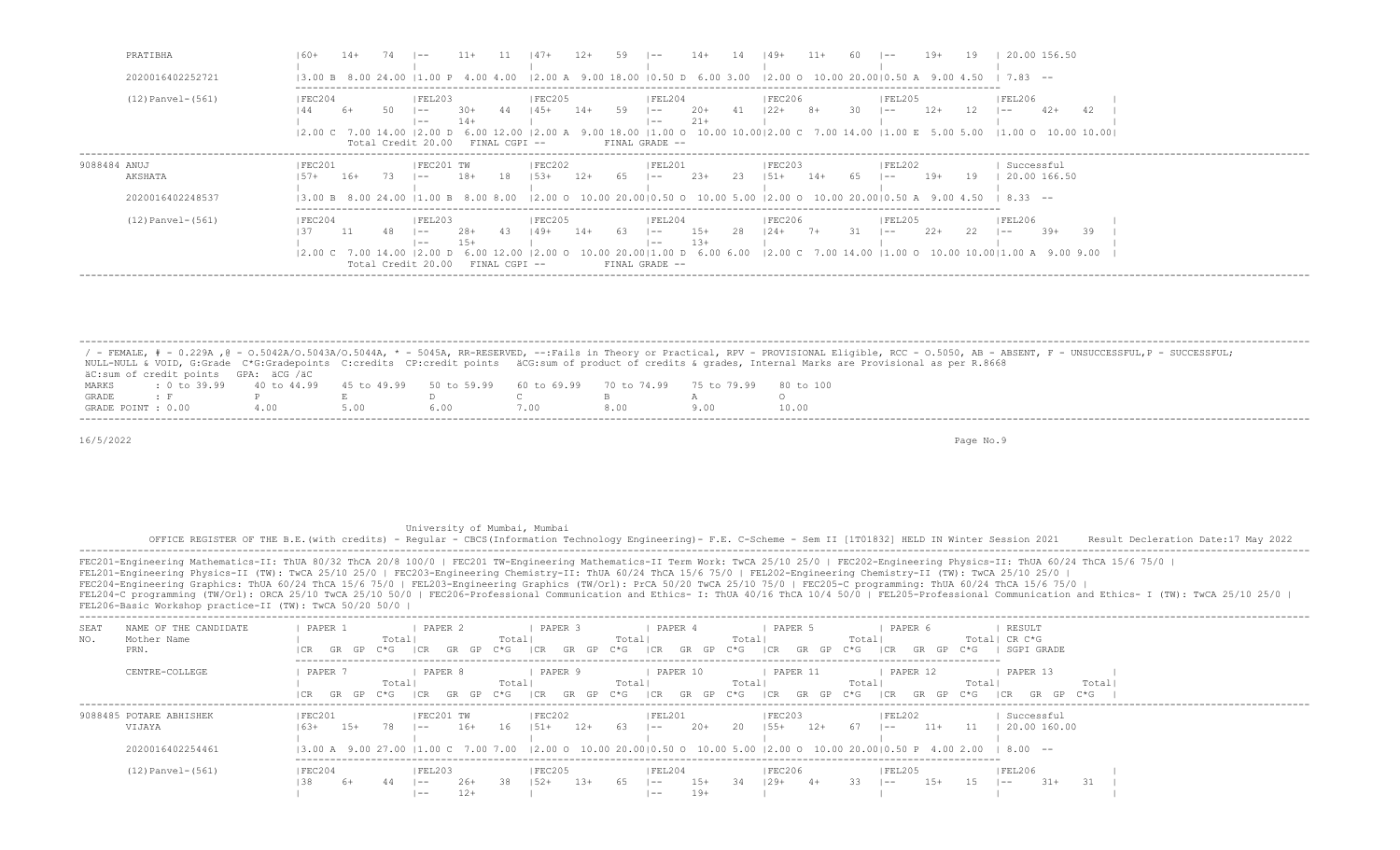|                                                                |                                                                 |        | Total Credit 20.00                                |                | FINAL CGPI --            |                                          |        |      | FINAL GRADE --                               |                |     |                                                                                                        |        |    |                      |       |     |                                                                                                                                                        |    |
|----------------------------------------------------------------|-----------------------------------------------------------------|--------|---------------------------------------------------|----------------|--------------------------|------------------------------------------|--------|------|----------------------------------------------|----------------|-----|--------------------------------------------------------------------------------------------------------|--------|----|----------------------|-------|-----|--------------------------------------------------------------------------------------------------------------------------------------------------------|----|
| 9088486 NISCHAL KRISHNA SINGH<br>MANJU<br>2020016402252671     | FEC201<br>157+<br>13.00 B 8.00 24.00                            | $1.5+$ | FEC201 TW<br>$- -$<br>$11.00 \text{ P}$ 4.00 4.00 | $10+$          | 10                       | FEC202<br>$156+$                         | $1.3+$ | 69   | FEL201<br>$- -$                              | $21+$          | -21 | FEC203<br>$14.3+$<br>$12.00$ o $10.00$ 20.0010.50 o $10.00$ 5.00 12.00 B 8.00 16.00 10.50 o 10.00 5.00 | $1.3+$ |    | FEL202<br>l ——       | $22+$ | 22  | Successful<br>20.00 165.00<br>825 --                                                                                                                   |    |
| $(12)$ Panvel- $(561)$                                         | FEC204<br> 2.00 B 8.00 16.00  2.00 C                            |        | FEL203<br>$- -$<br>Total Credit 20.00             | $32+$<br>$18+$ | FINAL CGPI --            | FEC205<br>$1.5.3+$<br>7.00 14.00 12.00 O | $1.3+$ |      | FEL204<br>$1 - -$<br>$- -$<br>FINAL GRADE -- | $16+$<br>$18+$ |     | FEC206<br>$126+$                                                                                       |        |    | FEL205<br>$\sim$ $-$ | $22+$ | 22  | FEL206<br>$40+$<br>$\vert - -$<br>10.00 20.00   1.00 C 7.00 7.00   2.00 C 7.00 14.00   1.00 O 10.00 10.00   1.00 O 10.00 10.00                         |    |
| 9088487 THORAT SAURABH NANDKUMAR<br>KAVITA<br>2020016402250664 | FEC201<br>$166+$                                                | $16+$  | FEC201 TW<br>$- -$                                | $10+$          | 10                       | FEC202<br>$147+$                         | $11+$  |      | FEL201<br>l —— 1                             | $12+$          | 12  | FEC203<br>$148+$                                                                                       | $12+$  |    | FEL202<br>l —— 1     | $17+$ | 17  | Successful<br>20.00 158.00<br>13.00 O 10.00 30.0011.00 P 4.00 4.00 12.00 A 9.00 18.00 10.50 E 5.00 2.50 12.00 O 10.00 20.0010.50 C 7.00 3.50 I 7.90 -- |    |
| $(12)$ Panvel- $(561)$                                         | FEC204<br>$142+$<br>$ 2,00 \, C \, 7,00 \, 14,00 \,  2,00 \, C$ | $10+$  | FEL203<br>$1 - -$<br>$- -$<br>Total Credit 20.00  | -32.<br>$1.5+$ | 7001400<br>FINAL CGPT -- | FEC205<br>$1.51 +$<br>12 NO O            | $14+$  | - 65 | FEL204<br>$1 - -$<br>$- -$<br>FINAL GRADE -- | $11+$<br>-17   | 28  | FEC206 <br>$129+ 7+$                                                                                   |        | 36 | IFEL205<br>$1 - -$   | $10+$ | -10 | FEL206<br>$2.6+$<br>l ——<br>10.00 20.00   1.00 D 6.00 6.00   2.00 B 8.00 16.00   1.00 P 4.00 4.00   1.00 D 6.00 6.00                                   | 26 |

|2.00 D 6.00 12.00 |2.00 D 6.00 12.00 |2.00 O 10.00 20.00|1.00 C 7.00 7.00 |2.00 C 7.00 14.00 |1.00 C 7.00 7.00 |1.00 C 7.00 7.00 |

 / - FEMALE, # - 0.229A ,@ - O.5042A/O.5043A/O.5044A, \* - 5045A, RR-RESERVED, --:Fails in Theory or Practical, RPV - PROVISIONAL Eligible, RCC - O.5050, AB - ABSENT, F - UNSUCCESSFUL,P - SUCCESSFUL; NULL-NULL & VOID, G:Grade C\*G:Gradepoints C:credits CP:credit points äCG:sum of product of credits & grades, Internal Marks are Provisional as per R.8668 äC:sum of credit points GPA: äCG /äC MARKS : 0 to 39.99 40 to 44.99 45 to 49.99 50 to 59.99 60 to 69.99 70 to 74.99 75 to 79.99 80 to 100<br>GRADE : F P E D C B A GRADE : F P E D C B A O GRADE POINT : 0.00 4.00 5.00 6.00 7.00 8.00 9.00 10.00 -------------------------------------------------------------------------------------------------------------------------------------------------------------------------------------------------------------------

-------------------------------------------------------------------------------------------------------------------------------------------------------------------------------------------------------------------

16/5/2022 Page No.10

## University of Mumbai, Mumbai

 OFFICE REGISTER OF THE B.E.(with credits) - Regular - CBCS(Information Technology Engineering)- F.E. C-Scheme - Sem II [1T01832] HELD IN Winter Session 2021 Result Decleration Date:17 May 2022 -------------------------------------------------------------------------------------------------------------------------------------------------------------------------------------------------------------------

FEC201-Engineering Mathematics-II: ThUA 80/32 ThCA 20/8 100/0 | FEC201 TW-Engineering Mathematics-II Term Work: TwCA 25/10 25/0 | FEC202-Engineering Physics-II: ThUA 60/24 ThCA 15/6 75/0 | FEL201-Engineering Physics-II (TW): TwCA 25/10 25/0 | FEC203-Engineering Chemistry-II: ThUA 60/24 ThCA 15/6 75/0 | FEL202-Engineering Chemistry-II (TW): TwCA 25/10 25/0 | FEC204-Engineering Graphics: ThUA 60/24 ThCA 15/6 75/0 | FEL203-Engineering Graphics (TW/Orl): PrCA 50/20 TwCA 25/10 75/0 | FEC205-C programming: ThUA 60/24 ThCA 15/6 75/0 | FEL204-C programming (TW/Orl): ORCA 25/10 TwCA 25/10 50/0 | FEC206-Professional Communication and Ethics- I: ThUA 40/16 ThCA 10/4 50/0 | FEL205-Professional Communication and Ethics- I (TW): TwCA 25/10 25/0 | FEL206-Basic Workshop practice-II (TW): TwCA 50/20 50/0 |

| SEAT      | NAME OF THE CANDIDATE        | PAPER                                                                                                                                                                                                                                                                                                                                                                         |           |        | PAPER   |           |         |        | PAPER 3 |       |             | PAPER  |          |               |                    | PAPER 5  |            |     |        | PAPER (  |           |     |       | RESULT        |              |     |       |  |
|-----------|------------------------------|-------------------------------------------------------------------------------------------------------------------------------------------------------------------------------------------------------------------------------------------------------------------------------------------------------------------------------------------------------------------------------|-----------|--------|---------|-----------|---------|--------|---------|-------|-------------|--------|----------|---------------|--------------------|----------|------------|-----|--------|----------|-----------|-----|-------|---------------|--------------|-----|-------|--|
| NO.       | Mother Name                  |                                                                                                                                                                                                                                                                                                                                                                               |           | Totall |         |           |         | Total  |         |       | Total       |        |          |               | Total <sup>1</sup> |          |            |     | Totall |          |           |     |       | Total  CR C*G |              |     |       |  |
| PRN.      |                              |                                                                                                                                                                                                                                                                                                                                                                               | GR GP     | C*G    | I CR    | GR GP C*G |         |        | GR      | GP    | $C \star G$ | ICR    | GR.      | C*G<br>GP     |                    | I CR     | GP.<br>GR. | C*G |        | I CR     | GP.<br>GR | C*G |       |               | SGPI GRADE   |     |       |  |
|           | CENTRE-COLLEGE               | PAPER                                                                                                                                                                                                                                                                                                                                                                         |           |        | PAPER 8 |           |         |        | PAPER 9 |       |             |        | PAPER 10 |               |                    | PAPER 11 |            |     |        | PAPER 12 |           |     |       | PAPER 13      |              |     |       |  |
|           |                              |                                                                                                                                                                                                                                                                                                                                                                               |           | Totall |         |           |         | Total  |         |       | Total       |        |          |               | Total              |          |            |     | Total  |          |           |     | Total |               |              |     | Total |  |
|           |                              |                                                                                                                                                                                                                                                                                                                                                                               |           |        |         |           |         |        |         |       |             |        |          |               |                    |          |            |     |        |          |           |     |       |               |              |     |       |  |
|           |                              |                                                                                                                                                                                                                                                                                                                                                                               | GR GP C*G |        | I CR.   | GR GP     | . C*G · | CR     | GR      |       | GP C*G      | CR     | GR       | $C * G$<br>GP |                    | CR       | GR<br>GP   | C*G |        | CR       | GP.<br>GR | C*G |       | - I C.R       | GR<br>GP.    | C*G |       |  |
|           | 9088488 MORE SWAPNIL SOMNATH | FEC201                                                                                                                                                                                                                                                                                                                                                                        |           |        |         | FEC201 TW |         | FEC202 |         |       |             | FEL201 |          |               |                    | FEC203   |            |     |        | FEL202   |           |     |       |               | Successful   |     |       |  |
| SHUBHANGI |                              | $47+$                                                                                                                                                                                                                                                                                                                                                                         | $16+$     |        | $- -$   | 18+       | 18      | $-36+$ |         | $11+$ |             | $- -$  | 21+      |               |                    | 45+      |            |     |        | $- -$    | 18+       |     |       |               | 20.00 150.00 |     |       |  |
|           |                              |                                                                                                                                                                                                                                                                                                                                                                               |           |        |         |           |         |        |         |       |             |        |          |               |                    |          |            |     |        |          |           |     |       |               |              |     |       |  |
|           | 2020016402012667             | $(3.00 \text{ C} \quad 7.00 \text{ } 21.00 \text{ }  1.00 \text{ B} \quad 8.00 \text{ } 8.00 \text{ }  2.00 \text{ C} \quad 7.00 \text{ } 14.00 \text{ }  0.50 \text{ O} \quad 10.00 \text{ } 5.00 \text{ }  2.00 \text{ B} \quad 8.00 \text{ } 16.00 \text{ }  0.50 \text{ B} \quad 8.00 \text{ } 4.00 \text{ }  7.50 \text{ } -1.00 \text{ }  0.50 \text{ }  0.50 \text{ }$ |           |        |         |           |         |        |         |       |             |        |          |               |                    |          |            |     |        |          |           |     |       |               |              |     |       |  |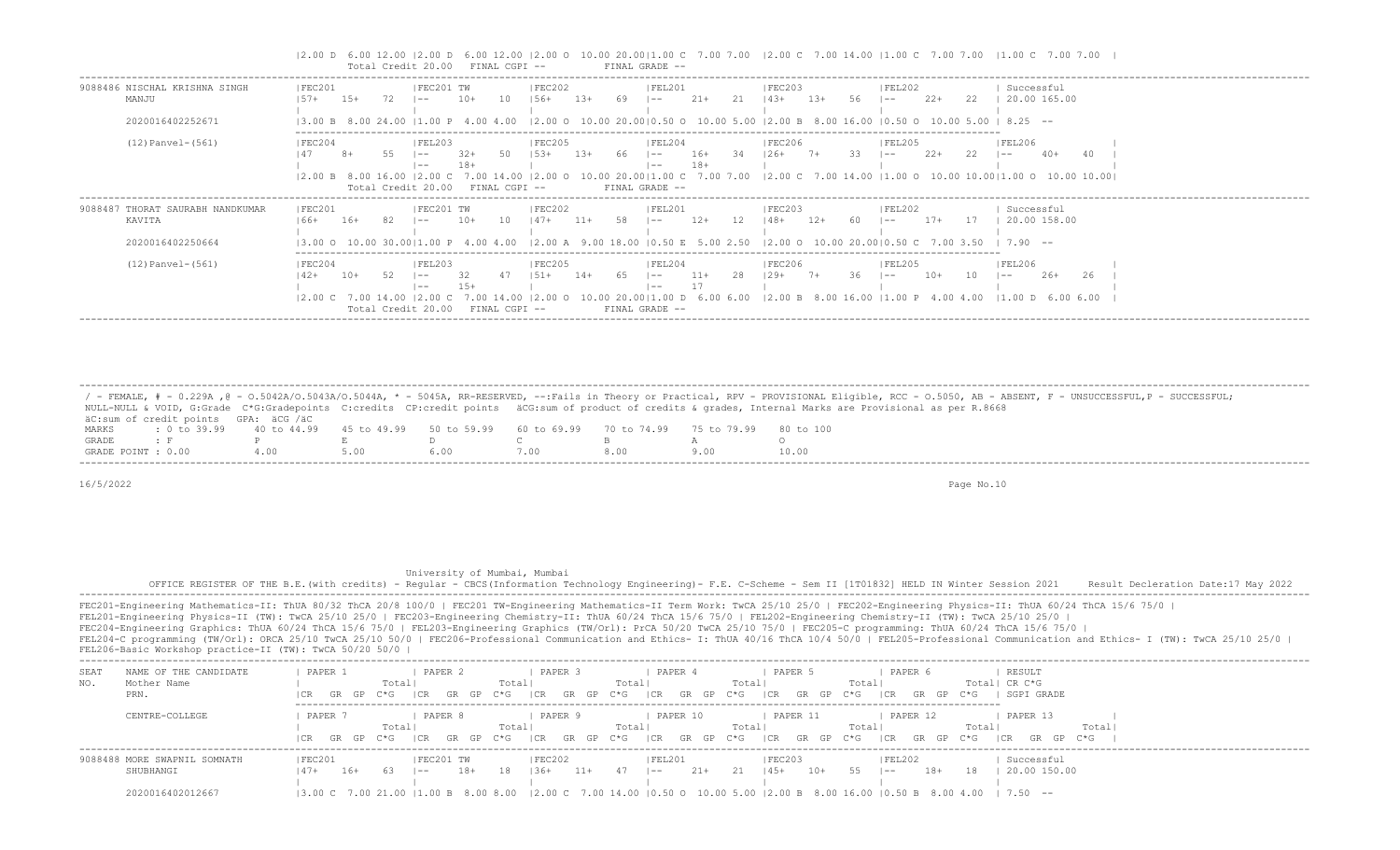| (12) Panvel-(822)                                            | IFEC204<br>IFEL203<br>IFEC205<br> FEL206<br>IFEL204<br><b>IFEC206</b><br>  FEL205<br>58<br>29<br>54<br>34<br>$19+$<br>$28+$<br>$12+$<br>$37+$<br>$14.3+$<br>$14+$<br>  23+<br>19<br>$11+$<br>28<br>134<br>$\sim$ $-$<br>l ——<br>l —— I<br>$20+$<br>$21+$<br>$\vert - -$<br>$- -$<br>9.00 18.00   2.00 B 8.00 16.00   1.00 C 7.00 7.00   2.00 D 6.00 12.00   1.00 A 9.00 9.00   1.00 D 6.00 6.00<br>$ 2.00 \C 7.00 14.00  2.00 A$<br>FINAL GRADE --<br>Total Credit 20.00<br>FINAL CGPI --                                                                                                                                           |
|--------------------------------------------------------------|-------------------------------------------------------------------------------------------------------------------------------------------------------------------------------------------------------------------------------------------------------------------------------------------------------------------------------------------------------------------------------------------------------------------------------------------------------------------------------------------------------------------------------------------------------------------------------------------------------------------------------------|
| 9088489 PATIL SUCHIT DILKHUSH<br>SUVARNA<br>2020016402314921 | IFEC202<br>IFEC201<br>IFEC201 TW<br>IFEL201<br>IFEC203<br>Successful<br><b>IFFI202</b><br>20.00 153.00<br>$2.0+$<br>$18+$<br>$2.0+$<br>20<br>$57+$<br>$12+$<br>-20<br>$10+$<br>$43+$<br>$- -$<br>$- -$<br>l —— 1<br> 2.00 B 8.00 16.00 10.50 0<br>$1, 7.65 - -$<br>13.00<br>10.00 5.00<br>12.00 B 8.00 16.00 10.50 O 10.00 5.00<br>8.00                                                                                                                                                                                                                                                                                             |
| (36) Karjat- (438)                                           | <b>FEC205</b><br> FEL204<br> FEC206<br><b>FEL205</b><br> FEC204<br> FEL203<br> FEL206<br>$22+$<br>36<br>$140+$<br>$18+$<br>$36+$<br>$13+$<br>38<br>$.36+$<br>$11+$<br>$- -$<br>$\vert - -$<br>l ——<br>l ——<br>$18+$<br>$- -$<br>$- -$<br>$(2.00 \text{ D } 6.00 \text{ 12.00 }   2.00 \text{ B } 8.00 \text{ 16.00 }   2.00 \text{ C } 7.00 \text{ 14.00 }   1.00 \text{ O } 10.00 \text{ 10.00 }   2.00 \text{ C } 7.00 \text{ 14.00 }   1.00 \text{ B } 8.00 \text{ 8.00 }   1.00 \text{ B } 8.00 \text{ 8.00 }   1.00 \text{ C } 8.00 \text{ 8.00 }   1.00 \text{ C } 8.0$<br>Total Credit 20.00 FINAL CGPI --<br>FINAL GRADE -- |
| 9088490 GOLE KUNAL RAJU<br>CHHAYA<br>2020016401946507        | FEC201<br> FEC201 TW<br> FEC202<br>Successful<br> FEL201<br>IEC203<br> FEL202<br>15<br>50<br>$1.5+$<br>$19+$<br>19<br>52<br>$17+$<br>17<br>20.00 124.00<br>$139+$<br>$13+$<br>  41+<br>$- -$<br>l —— I<br>$ 2,00 \text{ C}$ 7.00 14.00 $ 0,50 \text{ A}$ 9.00 4.50<br>$12.00 \text{ C}$ 7.00 14.00 10.50 C 7.00 3.50<br>$6.20 - -$<br>4.00 12.00 11.00 C 7.00 7.00<br>13.00                                                                                                                                                                                                                                                         |
| (76) Navi Mumbai- (17)                                       | IFEC204<br>IFEC205<br><b>IFEC206</b><br><b>IFEL206</b><br> FEL203<br>IFEL204<br> FEL205<br>$15+$<br>30<br>$17+$<br>17<br>$38+$<br>38<br>$124+$<br>$124+$<br>$- -$<br>l —— 1<br>l ——<br>$- -$<br>$16+$<br>$- -$<br>$- -$<br>7.00 14.00   1.00 C 7.00 7.00   2.00 C 7.00 14.00   1.00 C 7.00 7.00   1.00 A 9.00 9.00<br>$ 2.00 \tE 5.00 10.00$<br>$ 2,00 \tP 4.00 8.00$<br>FINAL GRADE --<br>FINAL CGPT --<br>Total Credit 20.00                                                                                                                                                                                                      |

 ------------------------------------------------------------------------------------------------------------------------------------------------------------------------------------------------------------------- / - FEMALE, # - 0.229A , @ - 0.5042A/O.5043A/O.5044A, \* - 5045A, RR-RESERVED, --:Fails in Theory or Practical, RPV - PROVISIONAL Eligible, RCC - 0.5050, AB - ABSENT, F - UNSUCCESSFUL, P - SUCCESSFUL; NULL-NULL & VOID, G:Grade C\*G:Gradepoints C:credits CP:credit points äCG:sum of product of credits & grades, Internal Marks are Provisional as per R.8668 äC:sum of credit points GPA: äCG /äC MARKS : 0 to 39.99 40 to 44.99 45 to 49.99 50 to 59.99 60 to 69.99 70 to 74.99 75 to 79.99 80 to 100 GRADE : F P E D C B A O GRADE POINT : 0.00 4.00 5.00 6.00 7.00 8.00 9.00 10.00

16/5/2022 Page No.11

 University of Mumbai, Mumbai OFFICE REGISTER OF THE B.E. (with credits) - Regular - CBCS (Information Technology Engineering) - F.E. C-Scheme - Sem II [1T01832] HELD IN Winter Session 2021 Result Decleration Date:17 May 2022

FEC201-Engineering Mathematics-II: ThUA 80/32 ThCA 20/8 100/0 | FEC201 TW-Engineering Mathematics-II Term Work: TwCA 25/10 25/0 | FEC202-Engineering Physics-II: ThUA 60/24 ThCA 15/6 75/0 | FEL201-Engineering Physics-II (TW): TwCA 25/10 25/0 | FEC203-Engineering Chemistry-II: ThUA 60/24 ThCA 15/6 75/0 | FEL202-Engineering Chemistry-II (TW): TwCA 25/10 25/0 | FEC204-Engineering Graphics: ThUA 60/24 ThCA 15/6 75/0 | FEL203-Engineering Graphics (TW/Orl): PrCA 50/20 TwCA 25/10 75/0 | FEC205-C programming: ThUA 60/24 ThCA 15/6 75/0 | FEL204-C programming (TW/Orl): ORCA 25/10 TwCA 25/10 50/0 | FEC206-Professional Communication and Ethics- I: ThUA 40/16 ThCA 10/4 50/0 | FEL205-Professional Communication and Ethics- I (TW): TwCA 25/10 25/0 | FEL206-Basic Workshop practice-II (TW): TwCA 50/20 50/0 |

| SEA' | NAME OF THE CANDIDATE | PAPER         | PAPER 2 | PAPER              | PAPER 4                       | PAPER<br>PAPER                 | RESULT                         |       |
|------|-----------------------|---------------|---------|--------------------|-------------------------------|--------------------------------|--------------------------------|-------|
| NO.  | Mother Name           |               | Total   | Total <sub>1</sub> | Totall                        | Total<br>Total                 | Total  CR C*G                  |       |
|      | PRN.                  | ICR GR GP C*G | CR      | GRGP C*G ICR       | GR GP C*G   CR GR GP C*G   CR | GR GP C*G<br> CR               | SGPI GRADE<br>GR GP C*G        |       |
|      |                       |               |         |                    |                               |                                |                                |       |
|      | CENTRE-COLLEGE        | PAPER         | PAPER   | PAPER 9            | PAPER 10                      | PAPER 11                       | PAPER 12<br>PAPER 13           |       |
|      |                       |               | Total   | Totall             | Total                         | Total<br>Total                 | Total                          | Total |
|      |                       | ICR GR GP C*G | ICR     | GR GP C*G ICR      | GRGP C*G ICRGR                | GP C*G ICR<br>GR GP C*G<br> CR | GR GP C*G<br>GR GP C*G<br>I CR |       |
|      |                       |               |         |                    |                               |                                |                                |       |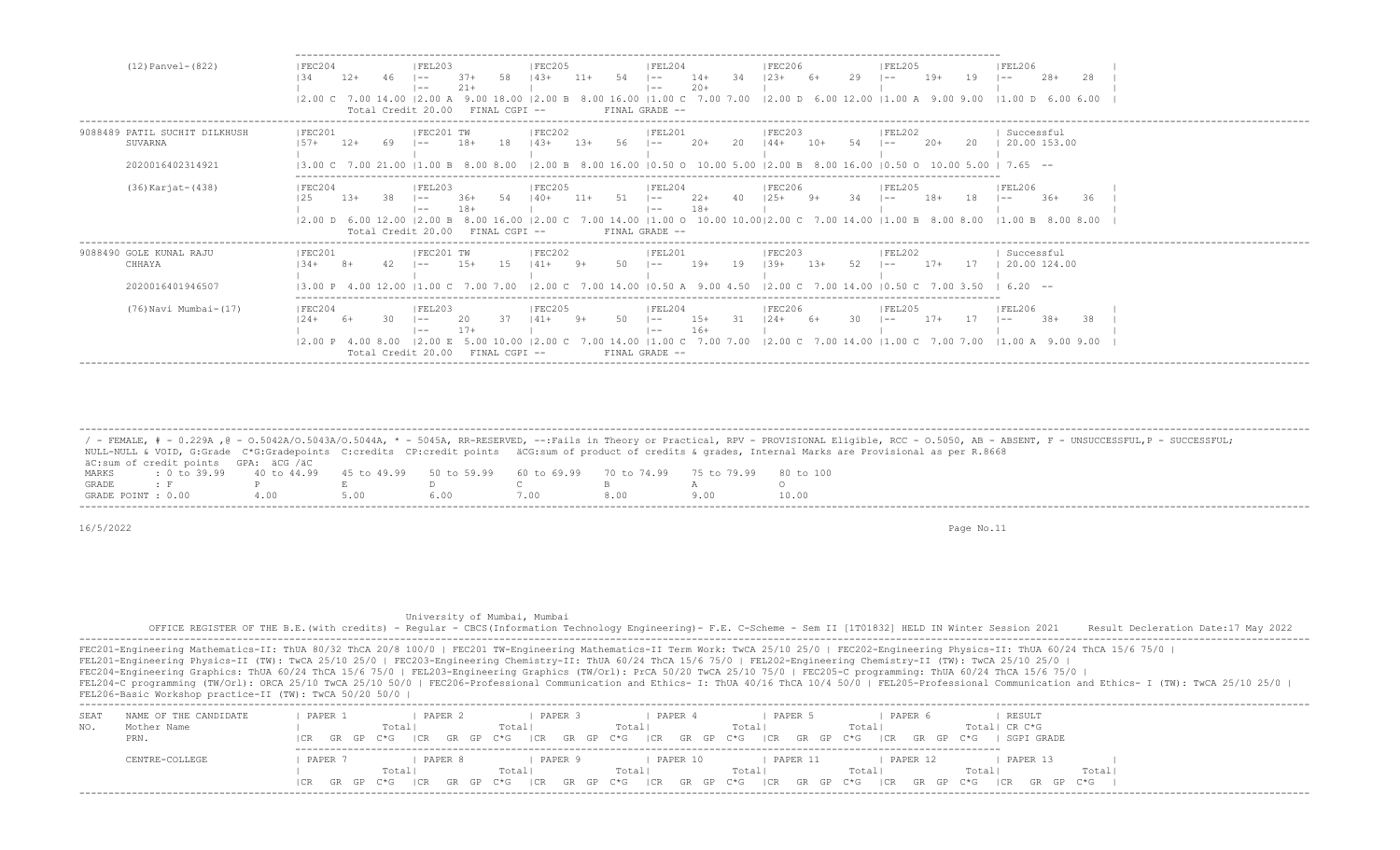| 9088491 NIMBALKAR SHUBHAM VIJAY<br>RUPALI               | IFEC201<br>$143+$    | $12+$  |    | IFEC201 TW                                                                                   | $1.5+$                          | 15                   | IFEC202<br>$1.36+$           | $10+$  |      | IFEL201<br>$- -$                                         | $19+$          | 19   | <b>IFEC203</b><br>$137 +$ | $12+$  |     | <b>IFEL202</b><br>$- -$ | $2.2+$ | 22  | Successful<br>20.00 146.50                                                                                                                                                     |
|---------------------------------------------------------|----------------------|--------|----|----------------------------------------------------------------------------------------------|---------------------------------|----------------------|------------------------------|--------|------|----------------------------------------------------------|----------------|------|---------------------------|--------|-----|-------------------------|--------|-----|--------------------------------------------------------------------------------------------------------------------------------------------------------------------------------|
| 2020016401949131                                        | $13.00$ D 6.00 18.00 |        |    | $11.00 \text{ C}$ 7.00 7.00                                                                  |                                 |                      |                              |        |      |                                                          |                |      |                           |        |     |                         |        |     | $12.00 \text{ C}$ 7.00 14.00 10.50 A 9.00 4.50 12.00 C 7.00 14.00 10.50 O 10.00 5.00 1 7.33 --                                                                                 |
| (76) Navi Mumbai-(17)                                   | FEC204               |        |    | FEL203<br>$1 - -$<br>$1 - -$<br>Total Credit 20.00                                           | $20+$<br>$19+$<br>FINAL CGPI -- | 39                   | FEC205<br>$145+$             | $14+$  | 59   | FEL204<br>$1 - -$<br>$\vert - -$<br>FINAL GRADE --       | $21+$<br>$16+$ | 37   | <b>FEC206</b><br>$123+$   | $6+$   | 29  | IFEL205<br>$- -$        | $17+$  | 17  | FEL206<br>$.38+$<br>-38<br>$\sim$ $-$<br>12.00 A 9.00 18.00 12.00 D 6.00 12.00 12.00 A 9.00 18.00 11.00 B 8.00 8.00 12.00 D 6.00 12.00 11.00 C 7.00 7.00 11.00 A 9.00 9.00     |
| 9088492 SOUMYA PHANINDRA NAKHALE<br>MEENAL              | FEC201<br>$170+$     | $19+$  |    | FEC201 TW                                                                                    | $16+$                           | - 16                 | FEC202<br>$148+$             | $1.3+$ | - 61 | IFEL201<br>$- -$                                         | $17+$          | - 17 | IFEC203<br>$150+$         | $1.3+$ | -63 | IFEL202<br>$- -$        | $20+$  | -20 | Successful<br>20.00 165.50                                                                                                                                                     |
| 2020016402140556                                        |                      |        |    | 13.00 O 10.00 30.0011.00 C                                                                   |                                 | 7.00                 |                              |        |      | 12.00 O 10.00 20.0010.50 C                               | 7.00 3.50      |      |                           |        |     |                         |        |     | $12.00$ O $10.00$ $20.0010.50$ O $10.00$ $5.00$ I $8.28$ --                                                                                                                    |
| (76) Navi Mumbai- (426)                                 | FEC204<br>$132+$     |        | 38 | IFEL203<br>$1 - -$<br>$1 - -$<br> 2.00 D 6.00 12.00  2.00 E 5.00 10.00<br>Total Credit 20.00 | 2.5<br>$12+$<br>FINAL CGPI --   | -37                  | FEC205<br>$1.50+$<br>12.00 O | $1.5+$ | - 65 | IFEL204<br>$\sim$<br>$\vert - - \vert$<br>FINAL GRADE -- | $19+$<br>$19+$ | -38  | FEC206<br>$123+$          | $7+$   | 30  | IFEL205<br>$1 - -$      | $16+$  | 16  | FEL206<br>$36+$<br>-36<br>$1 - -$<br>10.00 20.00   1.00 A 9.00 9.00   2.00 C 7.00 14.00   1.00 C 7.00 7.00   1.00 B 8.00 8.00                                                  |
| 9088493 / CHAVAN JANHAVI SHRIKRISHNA   FEC201<br>ANAGHA | $164+$               | $1.3+$ |    | IFEC201 TW<br>$1 - -$                                                                        | $21+$                           |                      | IFEC202<br>$149+$            | $1.3+$ | -62  | IFEL201<br>$- -$                                         | $21+$          | -21  | IFEC203<br>$142+$         | $10+$  | 52  | FEL202<br>$1 - -$       | $2.2+$ | 22  | Successful<br>20.00 178.00                                                                                                                                                     |
| 2020016402221765                                        |                      |        |    |                                                                                              |                                 |                      |                              |        |      |                                                          |                |      |                           |        |     |                         |        |     | 13.00 A 9.00 27.00 11.00 O 10.00 10.0012.00 O 10.00 20.0010.50 O 10.00 5.00 12.00 C 7.00 14.00 10.50 O 10.00 5.00 1 8.90 --                                                    |
| (76) Navi Mumbai-(692)                                  | FEC204<br>136        | $11+$  |    | IFEL203<br>$1 - -$<br>$1 - -$<br>Total Credit 20.00                                          |                                 | -66<br>FINAL CGPI -- | IFEC205<br>$146+$            | $14+$  | -60  | FEL204<br>$1 - -$<br>$- -$<br>FINAL GRADE --             | $22+$<br>$22+$ | 44   | <b>IFEC206</b><br>$124+$  | 9+     | 33  | FEL205<br>$- -$         | 19+    | 19  | <b>FEL206</b><br>46<br>$46+$<br>$- -$<br>12.00 C 7.00 14.00 12.00 O 10.00 20.0012.00 O 10.00 20.0011.00 O 10.00 10.0012.00 C 7.00 14.00 11.00 A 9.00 9.00 11.00 O 10.00 10.001 |

 / - FEMALE, # - 0.229A ,@ - O.5042A/O.5043A/O.5044A, \* - 5045A, RR-RESERVED, --:Fails in Theory or Practical, RPV - PROVISIONAL Eligible, RCC - O.5050, AB - ABSENT, F - UNSUCCESSFUL,P - SUCCESSFUL; NULL-NULL & VOID, G:Grade C\*G:Gradepoints C:credits CP:credit points äCG:sum of product of credits & grades, Internal Marks are Provisional as per R.8668 äC:sum of credit points GPA: äCG /äC MARKS : 0 to 39.99 40 to 44.99 45 to 49.99 50 to 59.99 60 to 69.99 70 to 74.99 75 to 79.99 80 to 100 GRADE : F P E D C B A O GRADE POINT : 0.00 4.00 5.00 6.00 7.00 8.00 9.00 10.00 -------------------------------------------------------------------------------------------------------------------------------------------------------------------------------------------------------------------

-------------------------------------------------------------------------------------------------------------------------------------------------------------------------------------------------------------------

16/5/2022 Page No.12

University of Mumbai, Mumbai

 OFFICE REGISTER OF THE B.E.(with credits) - Regular - CBCS(Information Technology Engineering)- F.E. C-Scheme - Sem II [1T01832] HELD IN Winter Session 2021 Result Decleration Date:17 May 2022 -------------------------------------------------------------------------------------------------------------------------------------------------------------------------------------------------------------------

FEC201-Engineering Mathematics-II: ThUA 80/32 ThCA 20/8 100/0 | FEC201 TW-Engineering Mathematics-II Term Work: TwCA 25/10 25/0 | FEC202-Engineering Physics-II: ThUA 60/24 ThCA 15/6 75/0 |

FEL201-Engineering Physics-II (TW): TwCA 25/10 25/0 | FEC203-Engineering Chemistry-II: ThUA 60/24 ThCA 15/6 75/0 | FEL202-Engineering Chemistry-II (TW): TwCA 25/10 25/0 |

FEC204-Engineering Graphics: ThUA 60/24 ThCA 15/6 75/0 | FEL203-Engineering Graphics (TW/Orl): PrCA 50/20 TwCA 25/10 75/0 | FEC205-C programming: ThUA 60/24 ThCA 15/6 75/0 |

FEL204-C programming (TW/Orl): ORCA 25/10 TwCA 25/10 50/0 | FEC206-Professional Communication and Ethics- I: ThUA 40/16 ThCA 10/4 50/0 | FEL205-Professional Communication and Ethics- I (TW): TwCA 25/10 25/0 | FEL206-Basic Workshop practice-II (TW): TwCA 50/20 50/0 |

| SEA |     | PAPER      | <b>DADFD</b> | PAPER                   | PAPER                | PAPER            | PAPER        | RESULT          |  |
|-----|-----|------------|--------------|-------------------------|----------------------|------------------|--------------|-----------------|--|
|     |     |            |              | ľota⊥                   |                      | 'otal            |              |                 |  |
|     | FRN | GR<br>GP - | ∩*⊂          | GR<br>∩*∩<br>GP<br>  CR | CR<br>GR.<br>$C * G$ | CR<br>$GP$ $C*G$ | CR<br>GP C*G | GRADE<br>GP C*G |  |
|     |     |            |              |                         |                      |                  |              |                 |  |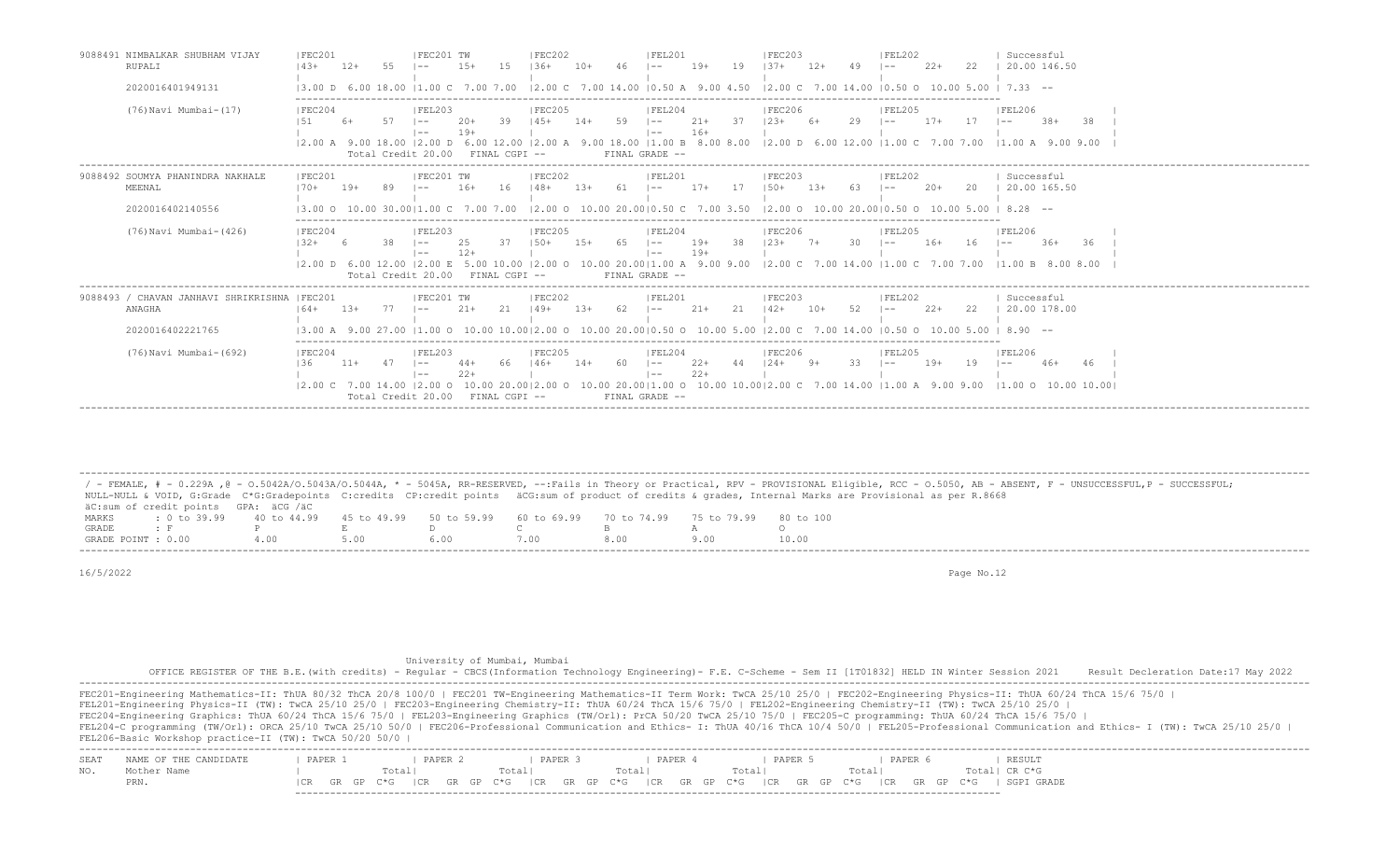| CENTRE-COLLEGE                                                  | PAPER 7<br>I PAPER 8<br>I PAPER 9<br><b>I PAPER 10</b><br><b>PAPER 11</b><br><b>I PAPER 13</b><br>1 PAPER 12<br>Totall<br>Totall<br>Totall<br>Totall<br>Totall<br>Totall<br>Total <br>GR GP C*G<br>GR GP $C*G$   CR GR GP $C*G$   CR GR GP $C*G$   CR GR GP $C*G$<br>I CR<br>ICR GR GP C*G ICR<br>GR GP<br>$C * G$                                                                                                                                                                                                        |
|-----------------------------------------------------------------|---------------------------------------------------------------------------------------------------------------------------------------------------------------------------------------------------------------------------------------------------------------------------------------------------------------------------------------------------------------------------------------------------------------------------------------------------------------------------------------------------------------------------|
| 9088494 SHIVAM ASHOK KAWALE<br>SHASHIKALA<br>2019016401706375   | FEC201<br> FEC201 TW<br>IFEC202<br>IFEL201<br>IFEC203<br>IFEL202<br>ABS<br>11<br>$127+7+$<br>$34$ $ --$<br>$11 \t 20.00 -$<br>$11+$ 11<br>$124+ 6+$<br>30<br>I AA<br>$8+$<br>-8<br>11+<br>$11+$<br>$\vert - - \vert$<br>$ -$<br>$\mid$ 1.00 P 4.00 4.00 $\mid$ 2.00 E 5.00 10.00 $\mid$ 0.50 P 4.00 2.00 $\mid$ 2.00 P 4.00 8.00<br>$10.50 \text{ P}$ 4.00 2.00<br>13.00 F 0.00 0.00<br>$\cdots$                                                                                                                          |
| (76) Navi Mumbai-(692)                                          | FEL206<br> FEC204<br> FEL203<br> FEC205<br> FEL204<br> FEC206<br> FEL205<br>$12+$<br>$131+$<br>38<br>24<br>$123+$<br>- 32<br>12<br>I AA<br>$6+$<br>$22+$<br>-34<br>$7+$<br>$9+$<br>$12+$<br>$25+$<br>2.5<br>- 6<br>$1 - -$<br>$1 - -$<br>$1 - -$<br>$\vert$ $-$<br>$12+$<br>$12+$<br>$1 - -$<br>$1 - -$<br> 2.00 F 0.00 0.00  2.00 E 5.00 10.00  2.00 D 6.00 12.00  1.00 E 5.00 5.00  2.00 C 7.00 14.00  1.00 E 5.00 5.00  1.00 D 6.00 6.00<br>Total Credit 20.00 FINAL CGPI --<br>FINAL GRADE --                         |
| 9088495 SHANTANU SUDHAKARRAO MULE<br>VARSHA<br>2019016401706367 | IFEC201 TW<br>IFEC202<br>IFEL201<br>IFEC201<br>IFEC203<br>IFEL202<br>ABS<br>11<br>37<br>$11 \t 20.00 -$<br>$132+$<br>$131+$<br>$11+$<br>- 11<br>30<br>$11+$<br>$8+$<br>40<br>$11+$<br>- 6+<br>$124+$<br>$1 - -$<br>$\sim$<br>6+<br>$1 - -$<br>$12.00 \t{F}$ 5.00 10.00 10.50 P 4.00 2.00<br>$13.00 \text{ P}$ 4.00 12.00 11.00 P 4.00 4.00<br>$10.50 \text{ P}$ 4.00 2.00<br>$\cdots$                                                                                                                                     |
| (76) Navi Mumbai-(692)                                          | 12.00 P 4.00 8.00<br> FEC204<br> FEL203<br> FEC205<br> FEL204<br> FEC206<br>IFEL205<br> FEL206<br>$12+$<br>2.4<br>$1.30 +$<br>-36<br>$1.30+$<br>37<br>12<br>IAA<br>6+<br>$1 - -$<br>$2.3+$<br>$7+$<br>$\vert - - \vert$<br>$10+$<br>4 O<br>$12+$<br>-29+<br>29<br>$1 - -$<br>$1 - -$<br>$13+$<br>$12+$<br>$\vert$ $-$<br>$  --$<br>12.00 F 0.00 0.00 12.00 E 5.00 10.00 12.00 E 5.00 10.00 11.00 E 5.00 5.00 12.00 O 10.00 20.0011.00 E 5.00 5.00 11.00 D 6.00 6.00<br>Total Credit 20.00 FINAL CGPI --<br>FINAL GRADE -- |
| 9088496 AHIRRAO PARAG ARUN<br>ARCHANA<br>2020016402268886       | FEC201 TW<br> FEC202<br> FEL201<br> FEC201<br> FEC203<br> FEL202<br>  Successful<br>2.1<br>2.2<br>-77<br>$21+$<br>$146+$<br>60.<br>$2.4+$<br>2.4<br>$148+$<br>$1.3+$<br>61<br>$2.2+$<br>20.00 168.00<br>$160+$<br>$17+$<br>$1 - -$<br>$14+$<br>$\sim$<br>$- -$<br>27.00 11.00 0 10.00 10.0012.00 0 10.00 20.0010.50 0 10.00 5.00 12.00 0 10.00 20.0010.50 0 10.00 5.00<br>$8.40 - -$<br>13.00 A                                                                                                                           |
| (97) BORIVALI-(532)                                             | FEC204<br>IFEL203<br>IFEC205<br> FEL204<br>IFEC206<br> FEL205<br>  FEL206<br>31<br>$127+$<br>138<br>46<br>$146+$<br>$13+$<br>59<br>$19+$<br>$7+$<br>34<br>$23+$<br>23<br>$22+$<br>46<br>$28+$<br>$\vert - -$<br>22<br>$1 - -$<br>$1 - -$<br>$1 - -$<br>$18 +$<br>$12+$<br>$\vert - - \vert$<br>$\vert - - \vert$<br> 2.00 A 9.00 18.00   1.00 C 7.00 7.00   2.00 C 7.00 14.00   1.00 O 10.00 10.00   1.00 P 4.00 4.00<br>12.00 C 7.00 14.00 12.00 C 7.00 14.00<br>Total Credit 20.00 FINAL CGPI --<br>FINAL GRADE --      |

 ------------------------------------------------------------------------------------------------------------------------------------------------------------------------------------------------------------------- / - FEMALE, # - 0.229A , @ - 0.5042A/O.5043A/O.5044A, \* - 5045A, RR-RESERVED, --:Fails in Theory or Practical, RPV - PROVISIONAL Eligible, RCC - 0.5050, AB - ABSENT, F - UNSUCCESSFUL, P - SUCCESSFUL; NULL-NULL & VOID, G:Grade C\*G:Gradepoints C:credits CP:credit points äCG:sum of product of credits & grades, Internal Marks are Provisional as per R.8668 äC:sum of credit points GPA: äCG /äC MARKS : 0 to 39.99 40 to 44.99 45 to 49.99 50 to 59.99 60 to 69.99 70 to 74.99 75 to 79.99 80 to 100<br>GRADE: F P E D C B A O GRADE : F P E D C B A O GRADE POINT : 0.00 4.00 5.00 6.00 7.00 8.00 9.00 10.00

16/5/2022 Page No.13

University of Mumbai, Mumbai

 OFFICE REGISTER OF THE B.E.(with credits) - Regular - CBCS(Information Technology Engineering)- F.E. C-Scheme - Sem II [1T01832] HELD IN Winter Session 2021 Result Decleration Date:17 May 2022 -------------------------------------------------------------------------------------------------------------------------------------------------------------------------------------------------------------------

FEC201-Engineering Mathematics-II: ThUA 80/32 ThCA 20/8 100/0 | FEC201 TW-Engineering Mathematics-II Term Work: TwCA 25/10 25/0 | FEC202-Engineering Physics-II: ThUA 60/24 ThCA 15/6 75/0 | FEL201-Engineering Physics-II (TW): TwCA 25/10 25/0 | FEC203-Engineering Chemistry-II: ThUA 60/24 ThCA 15/6 75/0 | FEL202-Engineering Chemistry-II (TW): TwCA 25/10 25/0 | FEC204-Engineering Graphics: ThUA 60/24 ThCA 15/6 75/0 | FEL203-Engineering Graphics (TW/Orl): PrCA 50/20 TwCA 25/10 75/0 | FEC205-C programming: ThUA 60/24 ThCA 15/6 75/0 | FEL204-C programming (TW/Orl): ORCA 25/10 TwCA 25/10 50/0 | FEC206-Professional Communication and Ethics- I: ThUA 40/16 ThCA 10/4 50/0 | FEL205-Professional Communication and Ethics- I (TW): TwCA 25/10 25/0 | FEL206-Basic Workshop practice-II (TW): TwCA 50/20 50/0 | -------------------------------------------------------------------------------------------------------------------------------------------------------------------------------------------------------------------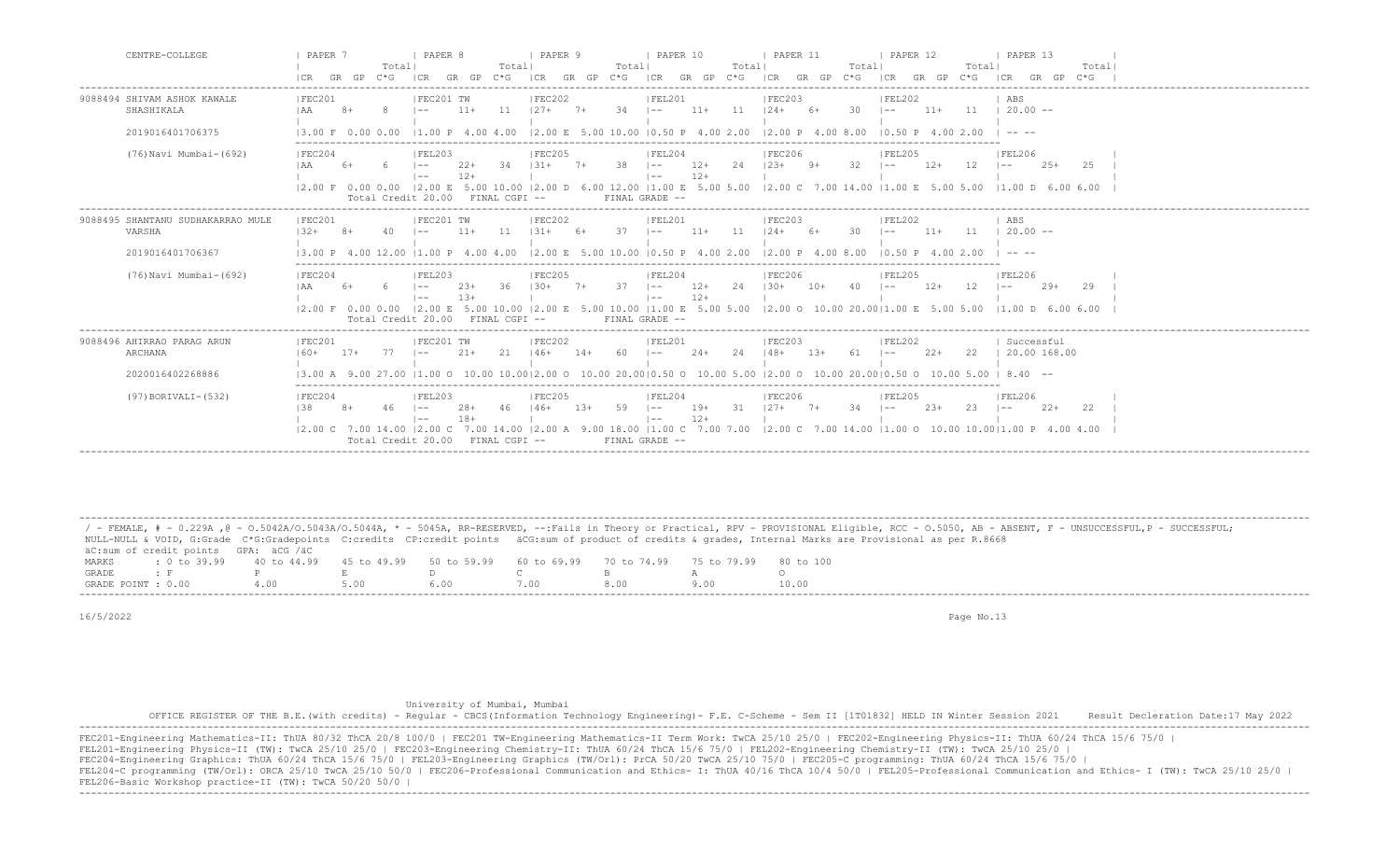| SEAT<br>NO. | NAME OF THE CANDIDATE<br>Mother Name | PAPER 1                                                               |        | Totall                           | I PAPER 2                       |                 | Totall   | I PAPER 3                             |        | Totall     | PAPER 4                      |                | Totall | 1 PAPER 5                            | Totall      | I PAPER 6          |        |            | <b>I RESULT</b><br>Total  CR C*G                                                                                                                                                                                                                                                                                                    |
|-------------|--------------------------------------|-----------------------------------------------------------------------|--------|----------------------------------|---------------------------------|-----------------|----------|---------------------------------------|--------|------------|------------------------------|----------------|--------|--------------------------------------|-------------|--------------------|--------|------------|-------------------------------------------------------------------------------------------------------------------------------------------------------------------------------------------------------------------------------------------------------------------------------------------------------------------------------------|
|             | PRN.                                 | ICR GR GP C*G ICR GR GP C*G ICR GR GP C*G ICR GR GP C*G ICR GR GP C*G |        |                                  |                                 |                 |          |                                       |        |            |                              |                |        |                                      |             |                    |        |            | ICR GR GP C*G   SGPI GRADE                                                                                                                                                                                                                                                                                                          |
|             | CENTRE-COLLEGE                       | PAPER 7                                                               |        | Totall<br>GR GP C*G ICR          | PAPER 8                         |                 | Total    | PAPER 9                               |        | Totall     | PAPER 10                     |                | Totall | PAPER 11                             | Totall      | PAPER 12           |        | Totall     | PAPER 13<br>Totall                                                                                                                                                                                                                                                                                                                  |
|             |                                      |                                                                       |        |                                  |                                 |                 |          |                                       |        |            |                              |                |        |                                      |             |                    |        |            | GR GP C*G ICR GR GP C*G ICR GR GP C*G ICR GR GP C*G ICR GR GP C*G ICR GR GP C*G                                                                                                                                                                                                                                                     |
|             | 9088497 GUPTA AKASH LALSHAB<br>RITA  | IFEC201<br>$151+$                                                     | $20+$  | $71 - 1 - -$                     | IFEC201 TW                      | $16+$           |          | IFEC202<br>$16$ $156+$ $12+$ 68 $1--$ |        |            | IFEL201                      |                |        | IFEC203<br>$24+24$ $149+14+63$ $1--$ |             | IFEL202            |        |            | Successful<br>16+ 16   20.00 162.50                                                                                                                                                                                                                                                                                                 |
|             | 2020016402267852                     | 13.00 B 8.00 24.00 11.00 C 7.00 7.00                                  |        |                                  |                                 |                 |          |                                       |        |            |                              |                |        |                                      |             |                    |        |            | $12.00$ O $10.00$ 20.0010.50 O $10.00$ 5.00 12.00 O $10.00$ 20.0010.50 C 7.00 3.50 I 8.13 --                                                                                                                                                                                                                                        |
|             | $(97)$ BORIVALI- $(532)$             | IFEC204<br>132                                                        | $9+$   |                                  | FEL203<br>$1 - -$<br>$1 - -$    | 28+<br>$18+$    | - 46     | IFEC205<br>$151+$                     | 12+    | 63 –       | IFEL204<br>$\vert - - \vert$ | $10+$          |        | IFEC206<br>$20+$ 30 $129+$ 7+ 36 1-- |             | IFEL205            | $23+$  | $23 - 1 =$ | FEL206<br>$21+$<br>2.1                                                                                                                                                                                                                                                                                                              |
|             |                                      |                                                                       |        | Total Credit 20.00 FINAL CGPI -- |                                 |                 |          |                                       |        |            | FINAL GRADE --               |                |        |                                      |             |                    |        |            | 2.00 D 6.00 12.00  2.00 C 7.00 14.00  2.00 O 10.00 20.00 1.00 C 7.00 7.00  2.00 B 8.00 16.00  1.00 O 10.00 10.00 1.00 P 4.00 4.00                                                                                                                                                                                                   |
|             | 9088498 BANSOD JOY VINCENT<br>JYOTI  | IFEC201<br>$157+$ 18+ 75                                              |        |                                  | IFEC201 TW<br>$\vert - - \vert$ | $1.3+$          | 13       | IFEC202<br>$151+ 13+ 64$ $1--$        |        |            | IFEL201                      |                |        | IFEC203<br>$24+24$ $146+14+60$ $1--$ |             | IFEL202            |        |            | Successful<br>18+ 18   20.00 162.00                                                                                                                                                                                                                                                                                                 |
|             | 2020016402269804                     |                                                                       |        |                                  |                                 |                 |          |                                       |        |            |                              |                |        |                                      |             |                    |        |            | $(3.00 \text{ A } 9.00 \text{ 27.00 }  1.00 \text{ D } 6.00 \text{ 6.00 }  2.00 \text{ O } 10.00 \text{ 20.00}  0.50 \text{ O } 10.00 \text{ 5.00 }  2.00 \text{ O } 10.00 \text{ 20.00}  0.50 \text{ B } 8.00 \text{ 4.00 }  8.10 \text{ -}10.00 \text{ 20.00}  0.50 \text{ B } 8.00 \text{ 20.00}  0.50 \text{ B } 8.00 \text{ 2$ |
|             | (97) BORIVALI-(532)                  | IFEC204<br>139                                                        | $1.3+$ | 52                               | IFEL203<br>$1 - -$<br>$1 - -$   | $40+$<br>$2.4+$ | 64       | IFEC205<br>$1.5.3+$                   | - 9+   | $62 - 1 -$ | IFEL204<br>$\vert - - \vert$ | $19+$          | 29     | IFEC206<br>$124+$ 4+                 | 28          | IFEL205<br>$1 - -$ | $11+$  | 11         | IFEL206<br>$2.0+$<br>-20<br>$1 - -$                                                                                                                                                                                                                                                                                                 |
|             |                                      |                                                                       |        | Total Credit 20.00 FINAL CGPI -- |                                 |                 |          |                                       |        |            | FINAL GRADE --               | $10+$          |        |                                      |             |                    |        |            | 2.00 C 7.00 14.00  2.00 O 10.00 20.00 2.00 O 10.00 20.00 1.00 D 6.00 6.00  2.00 D 6.00 12.00  1.00 P 4.00 4.00  1.00 P 4.00 4.00 4.00                                                                                                                                                                                               |
|             | 9088499 DAVE SHIVAM KANDARP<br>SMITA | IFEC201<br>$166+$                                                     | $18+$  | 84                               | IFEC201 TW<br>$1 - -$           | $19+$           | 19       | IFEC202<br>$159+$                     | $1.3+$ | $72 - 1 -$ | IFEL201                      | $20+$          | 20     | IFEC203<br>$146+$ 15+                | $61 \t - -$ | FEL202             | $2.3+$ |            | Successful<br>23   20.00 177.00                                                                                                                                                                                                                                                                                                     |
|             | 2020016402266091                     |                                                                       |        |                                  |                                 |                 |          |                                       |        |            |                              |                |        |                                      |             |                    |        |            | $13.00$ o $10.00$ 30.0011.00 A $9.00$ $9.00$ $12.00$ o $10.00$ 20.0010.50 o $10.00$ 5.00 12.00 o $10.00$ 20.0010.50 o $10.00$ 5.00 i 8.85 --                                                                                                                                                                                        |
|             | (97) BORIVALI-(532)                  | IFEC204<br>129                                                        | $13+$  | $42 - 1 -$                       | FEL203<br>$1 - -$               | $40+$<br>$20+$  | 60   46+ | IFEC205                               | $13+$  | $59$ $1--$ | IFEL204<br>$1 - -$           | $21+$<br>$12+$ |        | IFEC206<br>$33 \t127+ \t8+$          | $35 \t - -$ | IFEL205            | $23+$  | 23         | IFEL206<br>$2.3+$<br>-2.3<br>$1 - -$                                                                                                                                                                                                                                                                                                |
|             |                                      |                                                                       |        | Total Credit 20.00 FINAL CGPI -- |                                 |                 |          |                                       |        |            | FINAL GRADE --               |                |        |                                      |             |                    |        |            | 2.00 D 6.00 12.00  2.00 O 10.00 20.00 2.00 A 9.00 18.00  1.00 C 7.00 7.00  2.00 B 8.00 16.00  1.00 O 10.00 10.00 1.00 E 5.00 5.00                                                                                                                                                                                                   |

|                    |                                                                                                |      |      |  |      | / - FEMALE, # - 0.229A ,@ - 0.5042A/0.5043A/0.5044A, * - 5045A, RR-RESERVED, --:Fails in Theory or Practical, RPV - PROVISIONAL Eligible, RCC - 0.5050, AB - ABSENT, F - UNSUCCESSFUL,P - SUCCESSFUL; |
|--------------------|------------------------------------------------------------------------------------------------|------|------|--|------|-------------------------------------------------------------------------------------------------------------------------------------------------------------------------------------------------------|
|                    |                                                                                                |      |      |  |      | NULL-NULL & VOID, G:Grade C*G:Gradepoints C:credits CP:credit points äCG:sum of product of credits & grades, Internal Marks are Provisional as per R.8668                                             |
|                    | äC:sum of credit points GPA: äCG /äC                                                           |      |      |  |      |                                                                                                                                                                                                       |
| MARKS              | t 0 to 39.99 40 to 44.99 45 to 49.99 50 to 59.99 60 to 69.99 70 to 74.99 75 to 79.99 80 to 100 |      |      |  |      |                                                                                                                                                                                                       |
| GRADE              |                                                                                                |      |      |  |      |                                                                                                                                                                                                       |
| GRADE POINT : 0.00 |                                                                                                | 4.00 | 5.00 |  | 8.00 | 10.00                                                                                                                                                                                                 |
|                    | ---------------------------                                                                    |      |      |  |      |                                                                                                                                                                                                       |

### University of Mumbai, Mumbai

OFFICE REGISTER OF THE B.E.(with credits) - Regular - CBCS(Information Technology Engineering)- F.E. C-Scheme - Sem II [1T01832] HELD IN Winter Session 2021 Result Decleration Date:17 May 2022<br>-----------------------------FEC201-Engineering Mathematics-II: ThUA 80/32 ThCA 20/8 100/0 | FEC201 TW-Engineering Mathematics-II Term Work: TwCA 25/10 25/0 | FEC202-Engineering Physics-II: ThUA 60/24 ThCA 15/6 75/0 |<br>FEL201-Engineering Physics-II (TW